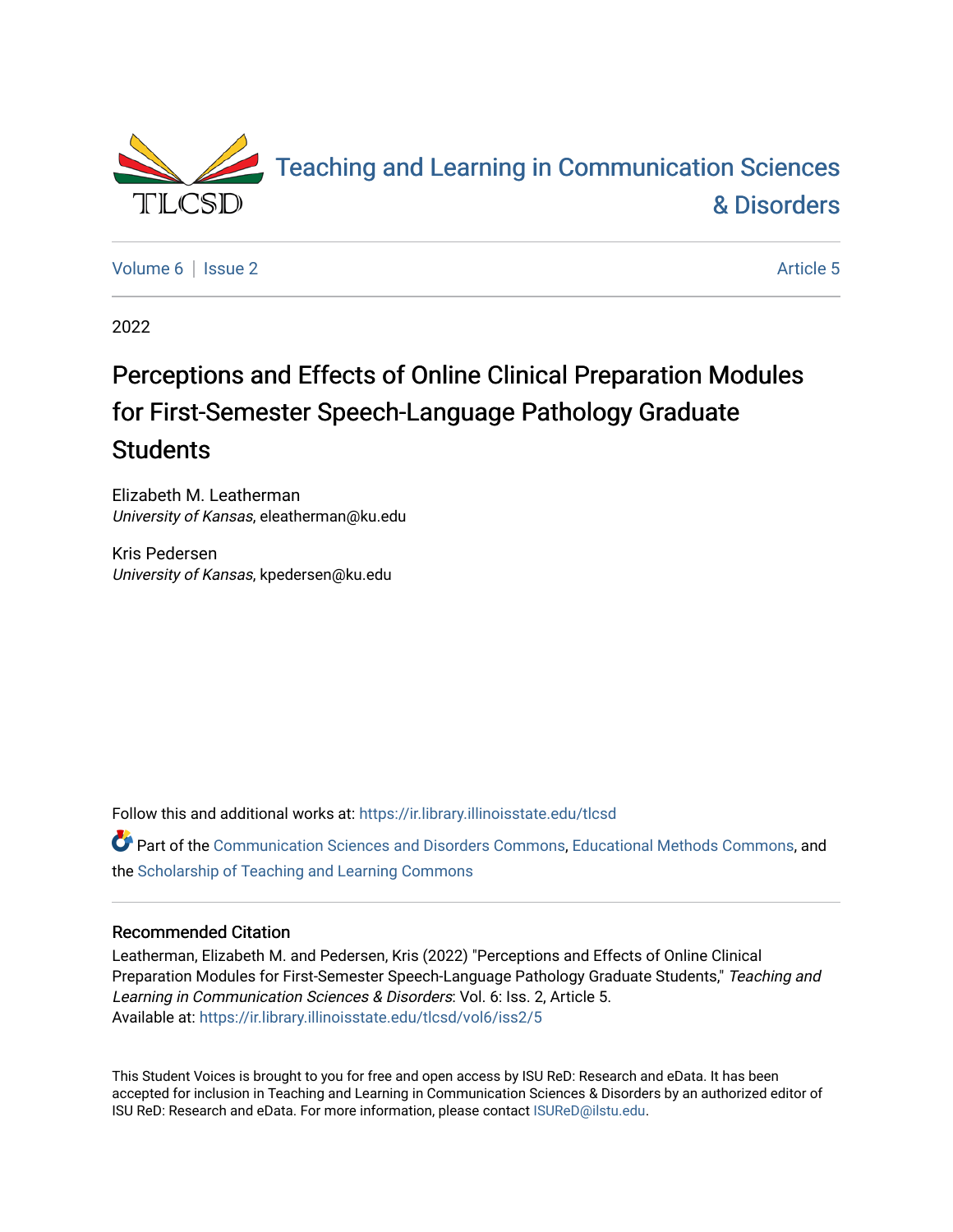## Perceptions and Effects of Online Clinical Preparation Modules for First-Semester Speech-Language Pathology Graduate Students

#### Cover Page Footnote

The authors would like to thank the clinical faculty at KU and KUMC who supported the development of the modules as well as our students for their participation and feedback.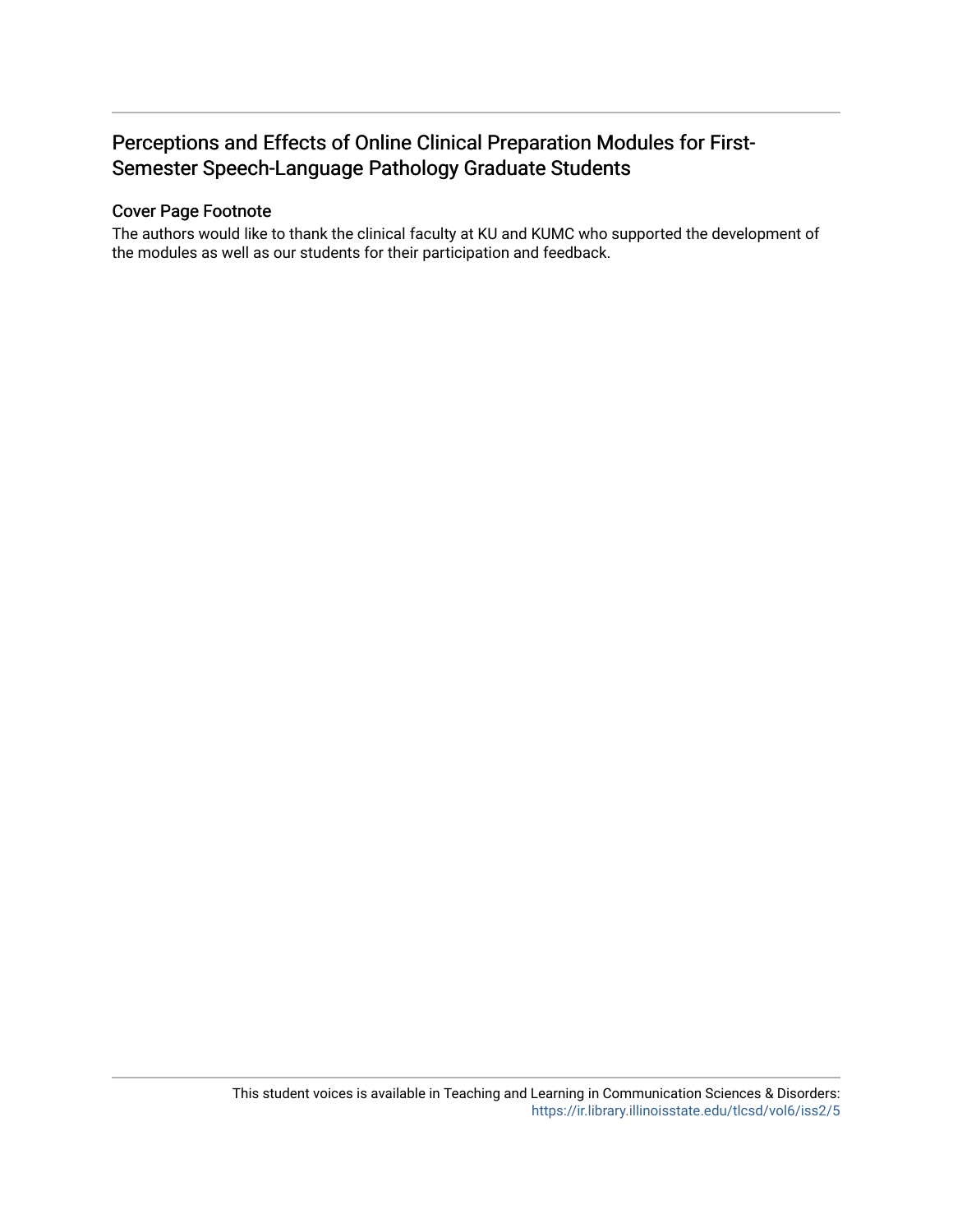A key requirement for certification from the American-Speech-Language Hearing Association (ASHA) and a significant component of speech-language pathology graduate programs is the accrual of 400 clinical clock hours (Standard V-C; Council for Clinical Certification in Audiology and Speech-Language Pathology of the ASHA, 2018). The majority (i.e., at least 325) of these are earned at the graduate level through supervised clinical experiences (Standard V-D). Clinical training helps students develop the knowledge and skills they need to provide quality services to individuals with communication disorders but can come with a significant learning curve. This article presents the results of using online modules as a method for preparing first-year graduate students to engage in clinical practicum and a preliminary investigation into the effects of the modules on students' clinical skills.

## **Clinical Education**

Clinical education encompasses the application of theoretical knowledge to clinical practice. Among the goals ASHA has defined for clinical education are the development of critical thinking and clinical decision-making skills, implementation of clinical practices and methodology, and application of evidence-based practices (ASHA, n.d.). Guilford et al. (2007) reported that SLPs' expertise is marked by interpersonal skills, professional skills, problem solving skills, technical skills, and knowledge and experience. While these factors provide a goal to work toward, there is less evidence that suggests what skills first-time clinicians should have when embarking on clinical experiences and how clinical skills develop. Rapillard et al. (2019) found that student clinicians viewed their abilities in a more technical manner and focused on simpler or procedural clinical activities when starting their training but developed comfort with clinical activities requiring higher-level skills as their training progressed. They concluded, "It appears that the students have to develop some expertise with the logistical and technical components of the therapeutic process before they can engage in a meaningful therapeutic relationship with their clients" (Rapillard et al., 2019, p. 14).

Graduate coursework in communication disorders supports students' understanding of the characteristics of a disorder and the clinical procedures to be used, preparing them to apply that knowledge in clinical situations. In most graduate programs, students are expected to begin clinical practicum their first semester. At that time, they may be concurrently enrolled in coursework related to the disorders they are working with in practicum or may not have the related coursework until later in their program. Thus, they are initially limited in their practices because they have not yet learned about essential topics that would help them provide speech-language services (e.g., understanding and developing goals, common intervention strategies, using evidence to inform clinical decision making). Because first-semester graduate students do not immediately receive the course content that would help them be successful, they must rely on the previous experiences they bring with them to the clinical learning environment.

**Student Preparedness for Clinical Experiences.** Incoming graduate students bring varying degrees of knowledge and skills related to clinical practice, based on their coursework and other experiences from their undergraduate programs. However, academic (i.e., GPA and GRE scores) and nonacademic variables (e.g., age, personality, and prior work experience as an SLP assistant) are not current predictors of clinical success in SLP graduate students (Richardson et al., 2020). To ensure some basic level of preparedness for graduate work, nearly all SLP graduate programs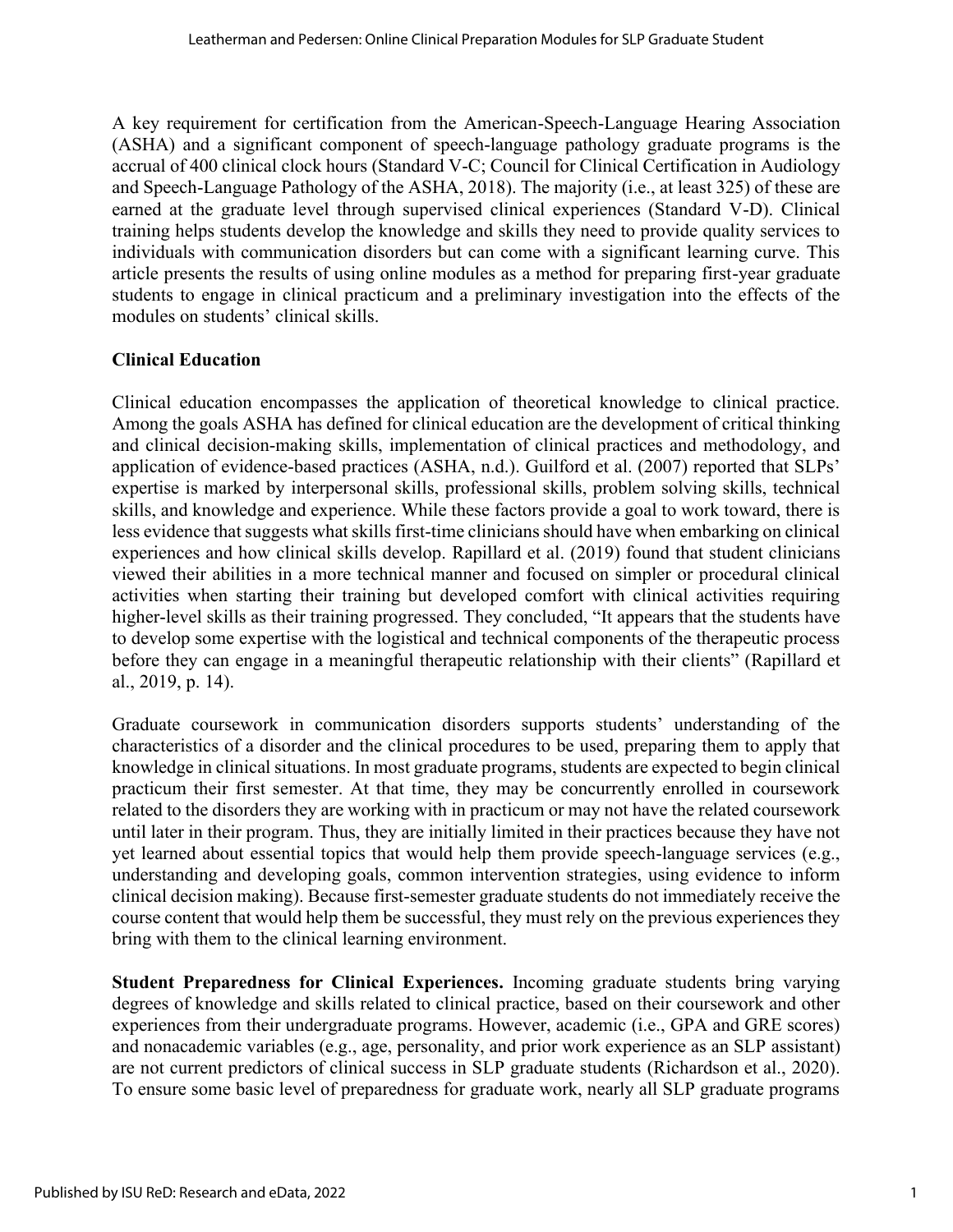require prerequisite coursework (Sylvan et al., 2020). While the number and type of prerequisites vary across programs, Sylvan et al. (2020) reported that 52% of programs required a clinical methods course, suggesting that some students may enter graduate school without an introduction to clinical practice. Students' retention of their prerequisite coursework is a separate issue. Tessel and Grover (2020) developed a student survey to assess incoming graduate students' accuracy with foundational knowledge in eight course areas commonly used as prerequisites. Their study revealed that a student's performance on the survey did not differ based on their undergraduate major, age, university type, or whether they completed the course in an online or in-person format, but those who completed their undergraduate work less than 2 years prior to graduate school scored significantly higher than those who were starting graduate school more than 2 years after their undergraduate work. Of the content they presented, students had the lowest accuracy with phonetics and neuroanatomy, but the authors also noted that students had difficulty with the concepts of extension and expansion as they related to language disorders, suggesting that students may not yet understand basic treatment methods. Limited understanding of clinical methods and intervention practices can make the transition to clinical practicum challenging for students. In exploring the lived experience of graduate students, Rapillard et al. (2019) found that students perceived their undergraduate preparation as helpful training, but differences across their experiences resulted in varying levels of comfort and confidence.

**Beginning the Clinical Education Process.** Supervisory models indicate that clinical faculty need to adjust their teaching and supervision based on students' existing knowledge and clinical training needs (Anderson, 1988; Brasseur, 1989). As there are no strong predictors of student success in graduate school and clinical experiences, faculty may utilize a variety of methods to determine students' current abilities and knowledge, which may include asking students to present information about a client (Phillips, 2009). The majority of supervisors in the study by Phillips (2009) reported using client presentations to gauge a student's understanding of the disorder and intervention approach to be used, which then informed how they approached the supervisory process with that student (i.e., providing more support or allowing greater independence). However, preceding client presentations, students may benefit from supports that would help them identify and understand important information from a chart review and begin to understand basic treatment strategies, for example. Approaching a practicum experience with greater foundational knowledge could facilitate a student's progression through the clinical learning process and achievement of greater clinical independence. It could also ease the training process for faculty by reducing the amount of time they spend teaching foundational concepts, and instead allowing time for more in-depth teaching of specific disorders and advanced clinical concepts.

**Evaluating Clinical Skills.** Faculty of graduate programs are required to conduct ongoing formative and summative assessment of students (Council on Academic Accreditation in Audiology and Speech-Language Pathology, 2020). Each practicum experience typically culminates with a summative assessment, in which students' learning outcomes are comprehensively evaluated and feedback about their acquisition of knowledge and skills is provided by clinical faculty. Programs may use a variety of tools to evaluate students' clinical skills, including checklists, inventories, and observation forms. The Clinical Assessment of Learning Inventory of Performance Streamlined Office Operations (CALIPSO) is one tool used by 83% of SLP programs, including the program in this study (Hays, 2010). By default, CALIPSO is aligned with ASHA's Council for Clinical Certification standards, and aspects such as the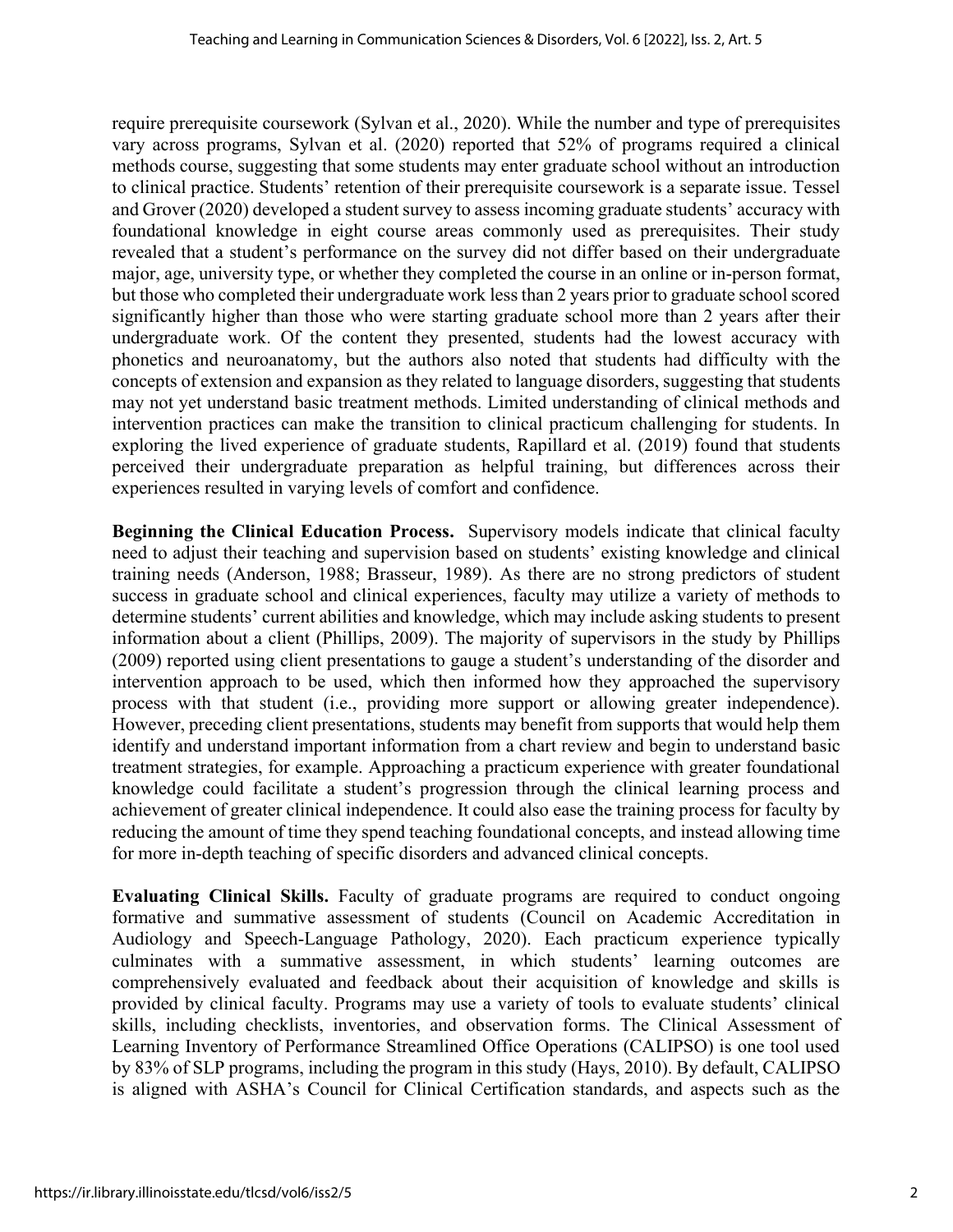evaluation form, rating scale, and performance expectations can be customized by programs. Summative assessments, like CALIPSO evaluations, are considered one way to evaluate students' clinical skills overall.

**Program Challenges.** Within our graduate program, both faculty and students have reported challenges in clinical preparation. As part of our annual degree program assessments, clinical faculty consistently reported that students did not have the foundational knowledge that would maximize their success in clinical practicum, which often resulted in faculty spending a great deal of time teaching first-semester students foundational skills such as language sampling. This was found to be true even with students who graduated from our own undergraduate program and most likely due to the amount of time that lapsed between students taking foundational courses and having to apply that information in a clinical context.

Additionally, due to the nature of our program, students experience numerous service delivery formats and varying expectations around clinical planning, implementation, and documentation in their first year. Our Intercampus Program in Communicative Disorders is a collaborative effort between the University of Kansas (KU) and the KU Medical Center campus. Students learn from faculty on both campuses during academic and clinical instruction. The intercampus nature of the program allows us to provide a wide variety of clinical experiences, including experience in a traditional university clinic, school-based, and medical-based sites. Though the breadth of experiences adds diversity to the program, students have frequently reported that it is difficult for them to manage the differences across the two campuses (e.g., different documentation systems and styles, orientation processes).

Part of our program assessment has also revealed that students want and need more support before and during their clinical experiences. When surveying students at mid-program and the end of their program, we often receive comments that they feel challenged to provide services in disorder areas they have not yet taken classes on and want more support for getting oriented to clinic and engaging in clinical processes, especially session planning, implementation, and documentation. In addition to their coursework on specific disorders, students enroll in a clinical processes course concurrent with clinical practicum. The clinical processes course discusses therapy models and assessment and intervention procedures that apply to their clinical work, but topics are spread out over the course of the semester.

Based on these challenges, we wondered if providing more support prior to students' clinical practicum would improve their clinical success and improve the practicum experience for both students and faculty. We wanted to provide students with a set of materials focused on foundational aspects of clinical practice that they could draw from as they progressed through the program, making connections between this foundational information and the unique aspects of each clinical experience. We anticipated that such a foundation would help students see the common features across different clinical experiences, and thus also see the commonalities across our campuses. Given the characteristics of our program and diversity in students' backgrounds and previous experiences, we felt that online modules would be able to provide a foundation for students and faculty to use as a common starting point in the clinical education process.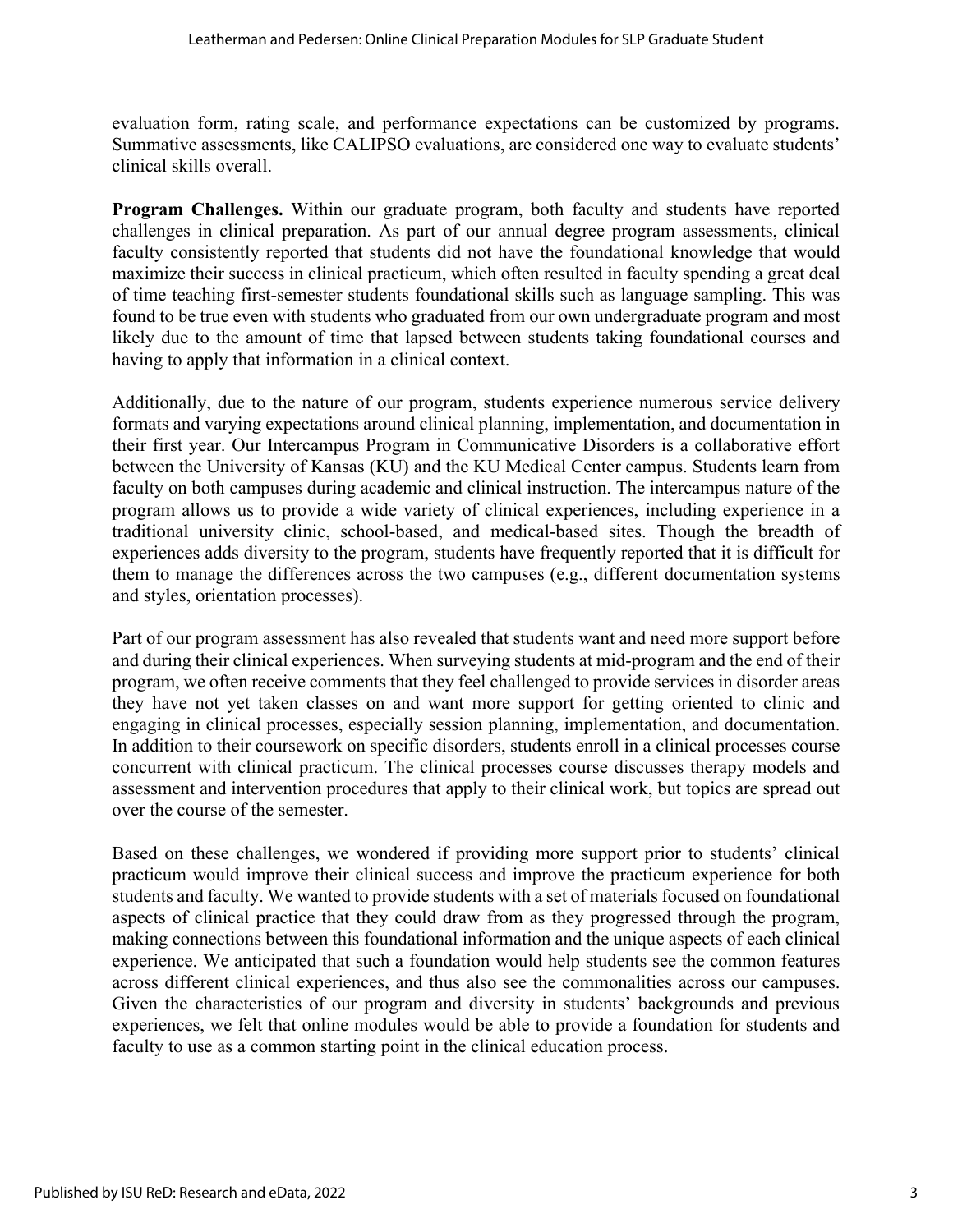**Rationale for Online Modules.** Online learning continues to become more common across higher education (Allen & Seaman, 2013). Using online learning formats, like modules, offer several benefits, including flexibility, facilitation of self-regulated learning, and serving as a resource repository. For example, students can choose when, where, and how they review module content, which may be particularly convenient to students who are transitioning to graduate school and balancing other responsibilities. There's also flexibility with the types of learning material that can be provided to students online (e.g., videos, pictures, text, images, podcasts, etc.). As students progress through content, they can self-monitor their learning and re-read, re-watch, or re-listen to portions that they did not understand. Assessment activities can be embedded into modules to help students check their comprehension of the concepts presented (though this was not a feature of the modules used in this study). Finally, because content is stored online, students can also return to the modules much later to revisit specific topics or retrieve resources. This feature was particularly appealing for the current study so that students could revisit supports as they progressed through their clinical experiences and participated in their clinical processes course.

Relatively little is known about students' perceptions of online learning activities specific to speech-language pathology. Ginsberg (2008) reported overall positive student perceptions at the undergraduate level in a hybrid format class, while Tattersall (2015) found that a sample of graduate students were less likely to enroll in online or blended courses compared to undergraduate students. Though we were not able to locate other studies focused on preparing students for their first semester of clinical practicum, there are a number of recent studies that have used an online format to teach specific skills for course- or clinical work. For example, in preparation for a speech sound disorders course, Krimm et al. (2017) used an online module focused on transcription using the International Phonetic Alphabet, which resulted in positive changes in student knowledge and skills over time and decreased discrepancies between students who had previously taken a phonetics class and students who had not. Kelley et al. (2020) found some evidence of positive effects when using online modules to teach undergraduate clinicians to implement empirically supported strategies for vocabulary instruction during shared storybook reading with preschoolers. All preservice SLPs in a study by Mandak et al. (2020) increased their use of active listening strategies in simulated role plays after an online training. These studies indicate that online training can be effective in teaching SLP students specific skills prior to a course or clinical experience. Furthermore, the students in these studies reported satisfaction with the online learning format (Kelley et al., 2020; Mandak et al., 2020).

**Current Study**. Graduate programs inherently consist of students with varying backgrounds and levels of preparation. Students may benefit from additional support to help them develop the knowledge and skills they need to be successful in clinical practicum. In this study we used an online teaching format to provide clinical preparation modules to teach foundational skills we believed would enhance students' clinical success. We sought to examine students' clinical skills collectively (as opposed to focusing on a single skill) after providing a review of foundational concepts relevant to their first clinical practicum experience. Additionally, we wanted to better understand students' perceptions of the use of online modules for clinical preparation. Finally, because providing clinical preparation supports prior to practicum was new to our program and implemented in response to challenges faculty reported, we wanted to gather feedback about their perceptions of the modules as well. We presumed that faculty input would be valuable in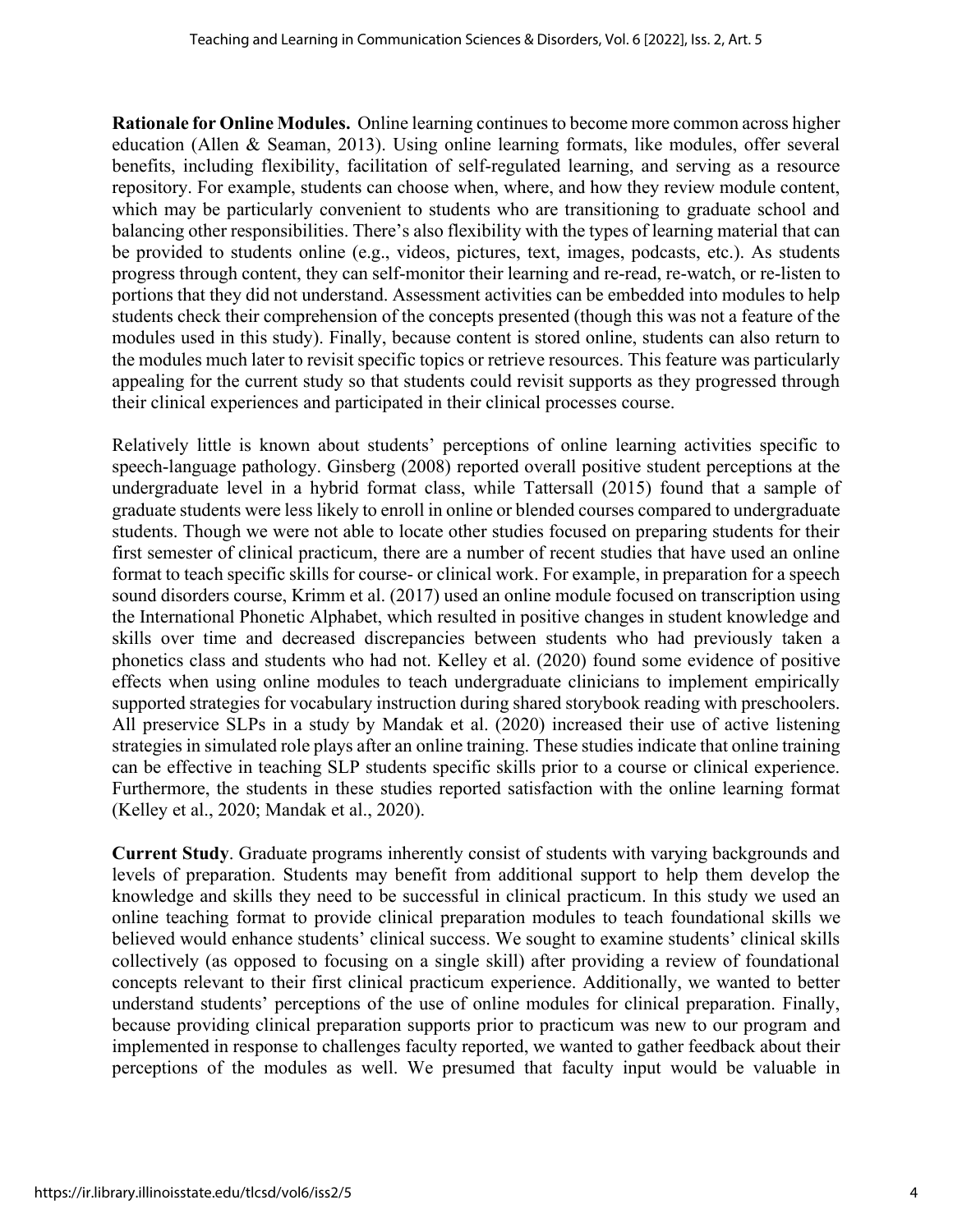determining how the modules supported their teaching during practicum and any aspects of the modules that could be improved.

#### *Research Questions*

- 1. What effect do online clinical preparation modules have on students' perceived knowledge of foundational clinical skills and their readiness to engage in clinical practicum?
- 2. Do clinical preparation modules improve first-year graduate students' performance in clinical practicum compared to previous cohorts who did not complete the modules?
- 3. What are clinical faculty and students' perceptions on the utilization and effectiveness of the online modules?

#### **Methods**

**Participants.** An incoming cohort of 39 graduate students participated in the study. The cohort had a mean age of 23 years and mean GPA of 3.79 (self-reported at the time of application to the program). Approximately half of the incoming students (*n*=18) had earned clinical clock hours from their undergraduate programs. The cohort included four undergraduate seniors who were accepted into the accelerated MA program, which allowed them to begin graduate work during their senior year. These students were not enrolled in clinical practicum at the time of the study but were provided access to the preparation materials and were invited to participate. One accelerated student accessed the module website, but it was not possible to confirm if they completed the survey measures, thus their response may not be included in the results.

**Development and Delivery of the Modules.** The clinical faculty met to identify potential topics to be included in the modules. Seven topics were selected for development in the first iteration of the modules: the therapeutic process, clinical decision making, session design, intervention strategies, developing short-term goals, documentation, and speech-language sampling. See Table 1 for an overview of the modules and Appendix A for additional details. Developing the content of each module occurred over the course of one summer and was a shared responsibility among subcommittees of faculty members and the graduate assistant (first author). Content was selected based on topics that first-semester students historically had difficulty with and/or topics that faculty considered to be foundational for clinical practicum. It was desirable for the information in the modules to be general enough to be applicable to a wide variety of settings and clinical experiences that are offered across both campuses. For example, in the documentation module, infographics identified all the names that might be used for a document across clinic experiences (e.g., a treatment plan could also be referred to as a plan of care, communication plan, or individualized education plan) and listed the purpose and common components. Once content was developed, the graduate assistant created the modules using the Blackboard course management system. It should be noted that the short-term goal module was created as a separate research project in collaboration with another university. Thus, that module included information about that research study and linked to a separate platform for completion.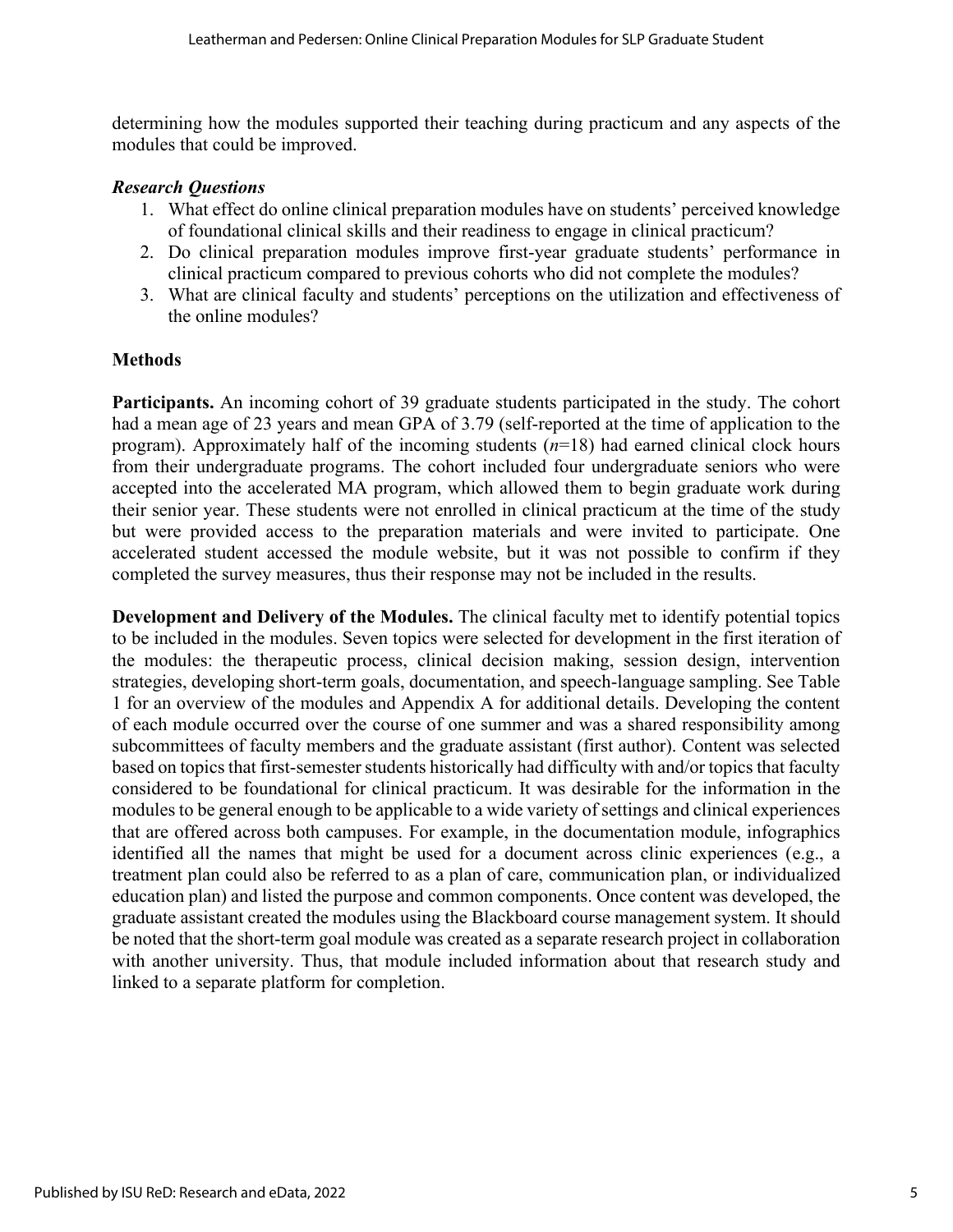#### *Module Descriptions*

| <b>Module</b>                     | <b>Description/Aims</b>                                                                                                                                                      | <b>Number</b><br>of Pages | <b>Types of Media</b><br><b>Included</b>                                                              |
|-----------------------------------|------------------------------------------------------------------------------------------------------------------------------------------------------------------------------|---------------------------|-------------------------------------------------------------------------------------------------------|
| The<br>Therapeutic<br>Process     | Provide an overview of person- and<br>family-centered approaches, the life-<br>participation approach, principles of<br>neuroplasticity, and strategies for<br>interviewing. | 19                        | Written Descriptions,<br>Audio, Videos,<br>Tables, Lists, Links to<br><b>Additional Resources</b>     |
| Clinical<br>Decision<br>Making    | Support students in locating resources<br>and evidence for clinical decision<br>making, including conducting<br>literature searches and using ASHA<br>resources.             | 23                        | Written Descriptions,<br>Audio, Videos,<br>Tables, Lists, Images,<br>Links to Additional<br>Resources |
| <b>Session Design</b>             | Provide considerations for session<br>planning and creating engaging and<br>meaningful communication<br>opportunities.                                                       | 14                        | Written Descriptions,<br>Audio, Lists, Images                                                         |
| Intervention<br>Strategies        | Define and provide examples for<br>commonly used intervention<br>strategies for a variety of disorders.                                                                      | 27                        | Written Descriptions,<br>Audio, Videos,<br>Tables, Lists, Images                                      |
| Developing<br>Short-Term<br>Goals | In-depth training for development of<br>short-term goals, including<br>functionality, target behavior and<br>verb choice, goal context, time frame,<br>and measurability.    | $4^{\mathrm{a}}$          | Slideshow<br>Presentations with<br>Audio, Tables, and<br>Images                                       |
| Documentation                     | Provide an overview of the purpose and<br>content of a variety of common types<br>of documentation and supports for<br>clinical writing.                                     | 5                         | Written Descriptions,<br>Audio, Tables, Lists,<br>Images, Links to<br><b>Additional Resources</b>     |
| Speech-<br>Language<br>Sampling   | Provide an introduction to collecting<br>optimal speech-language samples and<br>preparing them for common analyses.                                                          | 9                         | Written Descriptions,<br>Audio, Lists, Links to<br><b>Additional Resources</b>                        |

*<sup>a</sup>One page of the module contained links to each of the six sub-modules, which contained presentations with 10-30 slides.*

Module content was stored and presented in Blackboard using the "learning module" feature. When students opened the module site, the home page provided an overview with the title, brief description, and image that linked to each module (Figure 1). When students opened a module, they were presented with one page of content at a time and had access to a table of contents and navigation buttons to move between pages (Figure 2). Each module consisted of 4-27 pages of content. The amount of content on each module page ranged from a single video or paragraph of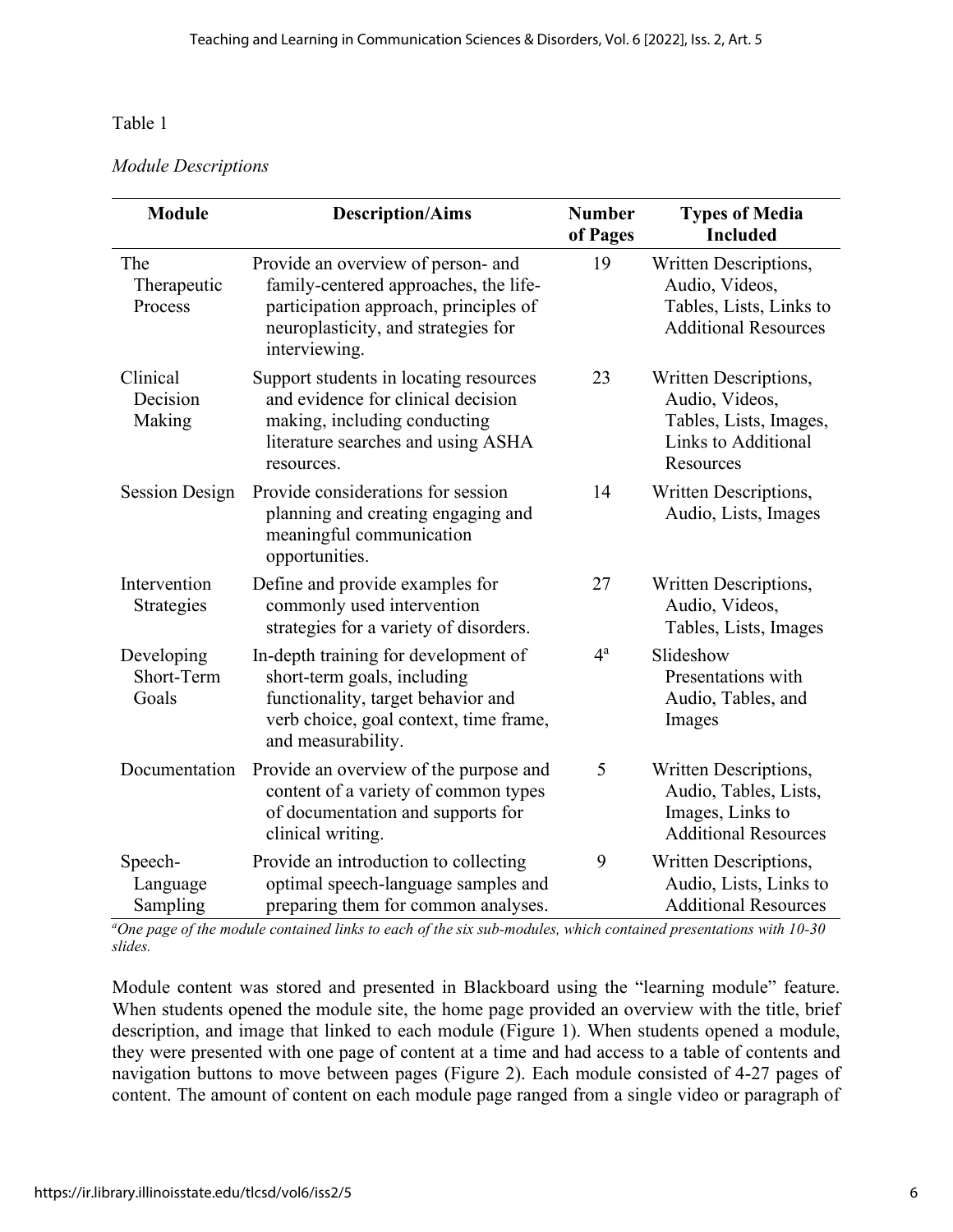text up to 4-5 paragraphs. In alignment with Universal Design for Learning principles (CAST, 2018), information on each page was presented in a variety of formats and included videos, images, text, audio recordings of the provided text, links to additional web resources, or any combination of these. Four of the modules included links to additional resources for students to independently explore. Two modules (session design and speech-language sampling) had links to a Padlet webpage (www.padlet.com), where students visited a virtual bulletin board to anonymously post a response to a written prompt.

## Figure 1 *Screenshot from Module Home Page*



## Figure 2 *Screenshot from Page Within a Module*

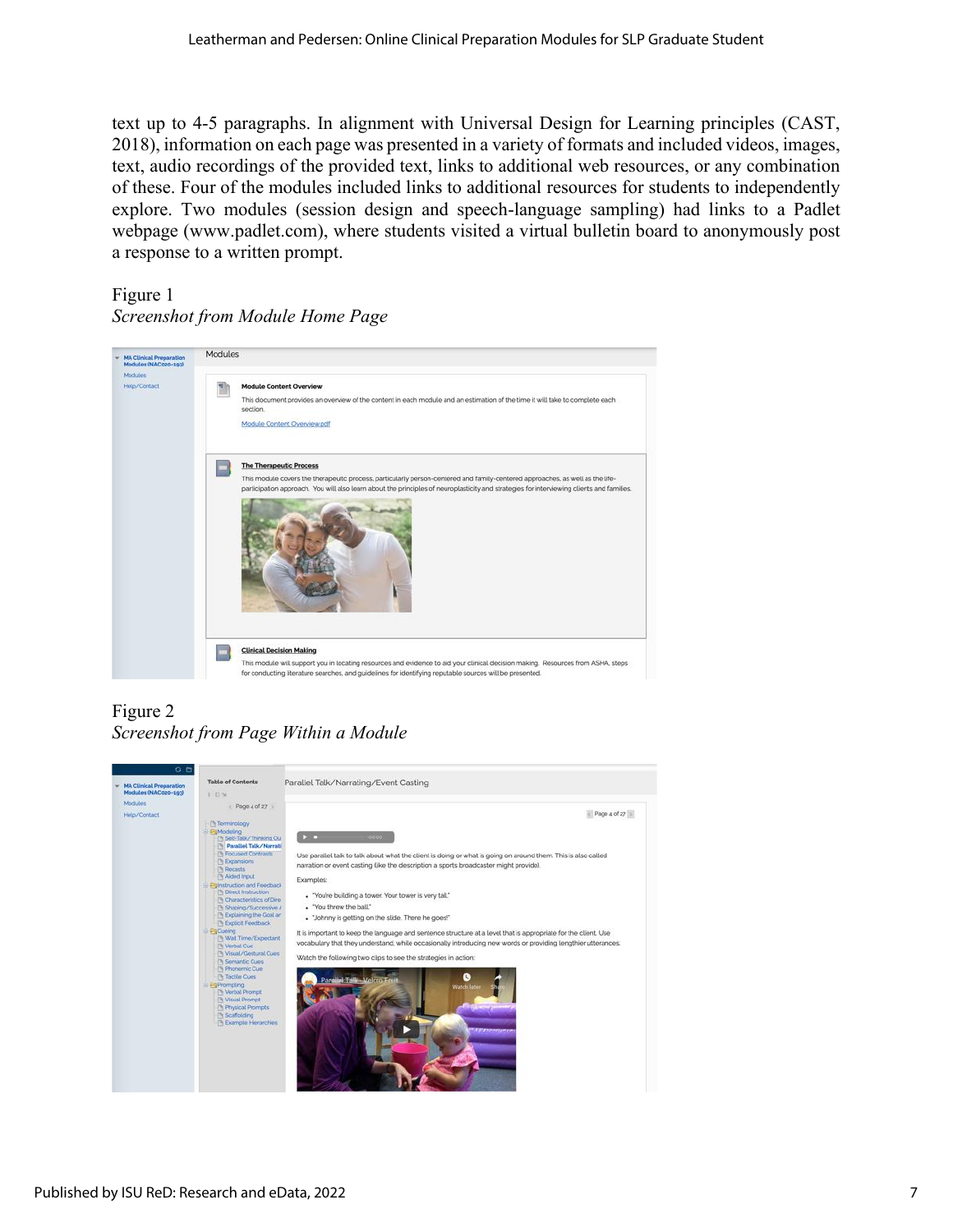Students were provided access to the modules during program orientation held one week before classes and clinical practicum began. They were asked to complete the modules prior to beginning their clinical experiences. All students except for three who were in the accelerated program accessed the modules by the time clinical practicum started, according to logs on Blackboard. Based on the length of the videos and text recordings that were embedded into the modules, we estimated that it would take students 7.5 hours to complete all modules. Data within Blackboard indicated that students spent an average of 6.82 hours in the modules. After students completed the modules independently during orientation, the intention was for the modules to be further discussed and integrated into the clinical practicum experience throughout the semester.

#### **Measures**

*Pre-Post Student Survey.* A pre-module and post-module survey were used to answer the first research question, which aimed to determine the effect of the modules on students' perceived knowledge and readiness for practicum. Prior to engaging with module content, students completed a 15-item pre-module survey with Likert scales to rate their level of comfort and competency with a number of introductory clinical skills addressed in the modules (see Appendix B). The authors focused the survey items on the concepts and skills faculty members had identified as the foundation for each module. The survey contained two items that corresponded with each module, except for the documentation module, which was reflected in a single item on the survey. Thirty-six students completed the pre-module survey. Students were also asked to complete a postmodule survey after they had reviewed all of the modules. The post-module survey contained the same questions as the pre-module survey and included an additional 9 items related to the module delivery (e.g., presentation, ease of navigation, etc.) and perceived effectiveness (see Appendix C). Thirty students completed the post-module survey. Each student's response to the 14-items rating their clinical knowledge and readiness were summed to create a composite score ranging from 14-98. The pre-module and post-module survey items had a high level of internal consistency, as determined by a Cronbach's alpha of 0.86 and 0.89, respectively.

Students were also invited to complete a follow-up survey at the end of the semester about their use and perceptions of the modules. This survey was used as one measure for the third research question. The survey consisted of seven items about how frequently students referred to the modules beyond orientation week, which modules they referenced during the semester, reasons why they may not have referred to the modules, and a space to provide additional feedback about how the modules or other forms of supports could better prepare them for clinical practicum (see Appendix D). Students received one follow-up email requesting their participation. Sixteen (41%) students completed the survey.

*Student Clinical Evaluations.* Student evaluations from their practicum experience were used to answer the second research question, which investigated the impact of the modules on students' clinical performance in practicum. As mentioned, our graduate program uses CALIPSO (Hays, 2010) to evaluate students during their clinical experiences. Final (i.e., end-of-semester) evaluations from students' first semester of graduate-level clinical practicum were used. The evaluation form contains 43 items across three main categories (evaluation; intervention; and professional practice, interaction, and personal qualities) and is aligned with ASHA's Council for Clinical Certification standards. Clinical faculty rate each item using a 1-5 scale in 0.25 increments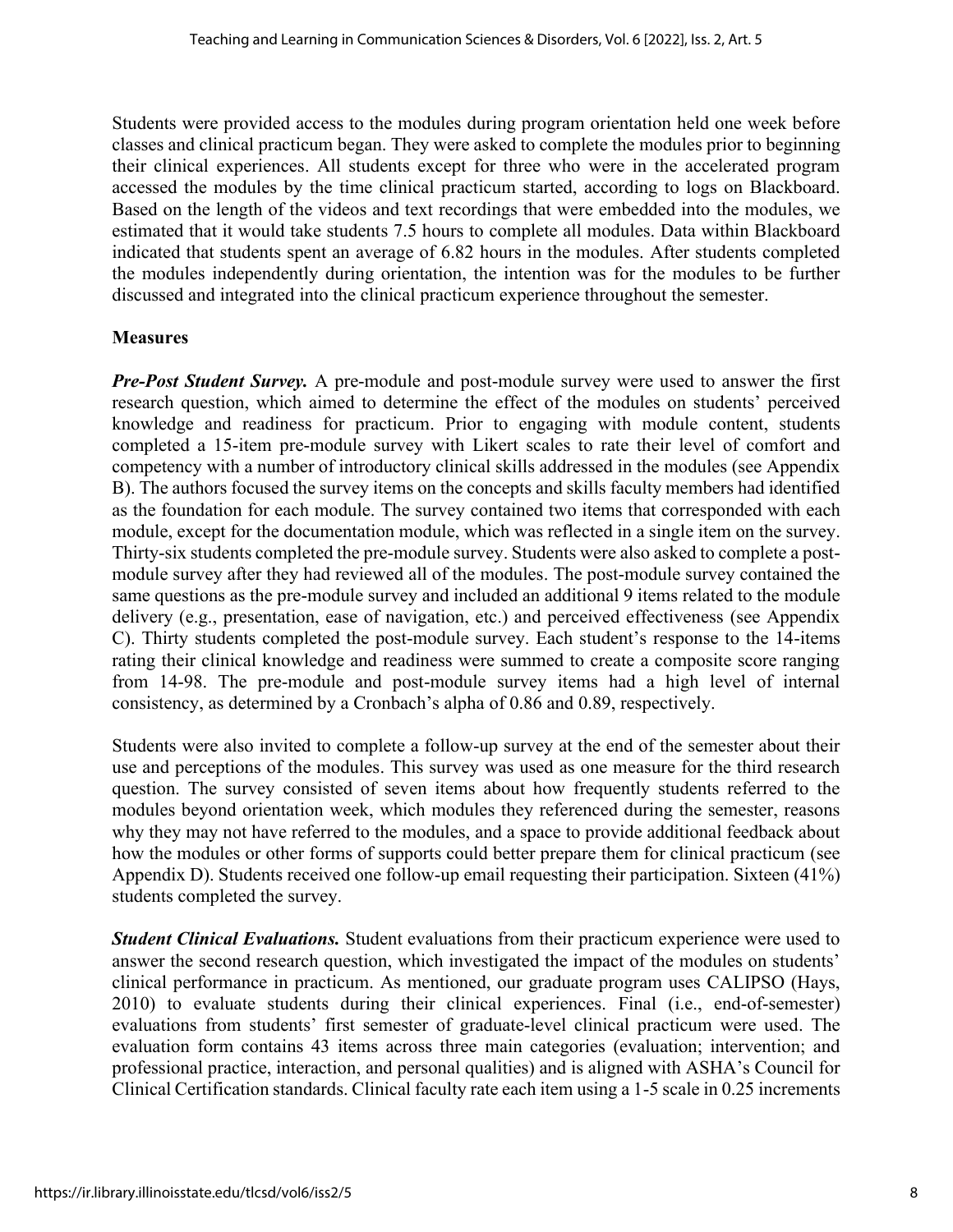(see Table 2). Scored items are averaged to create an overall score. Some students participated in multiple clinics during the semester and/or had multiple clinical faculty mentors, resulting in more than one CALIPSO evaluation. In these cases, their scores were averaged across their clinical placements. The overall score was the primary variable of interest in this study. However, specific items (*n*=11) from the evaluation form were selected a priori for further analysis if results were significant (see Table 3). These items were selected based on their relevance to the content covered in the modules. While tools like CALIPSO help bring some degree of objectivity and standardization to the clinical evaluation process, it is important to note that CALIPSO remains a subjective measure of clinical performance based on faculty ratings, and because of the customizations that can be made to the scale across graduate programs, psychometric properties are not available for this tool.

Table 2 *CALIPSO Performance Rating Scale*

| <b>Score</b>   | Label       | <b>Description</b>                                                         |
|----------------|-------------|----------------------------------------------------------------------------|
|                | Not evident | Skill not evident most of the time. Student requires direct instruction to |
|                |             | modify behavior and is unaware of need to change. Supervisor must          |
|                |             | model behavior and implement the skill required for client to receive      |
|                |             | optimal care. Supervisor provides numerous instructions and frequent       |
|                |             | modeling (skill is present $\leq$ 25% of the time).                        |
| $\overline{2}$ | Emerging    | Skill is emerging but is inconsistent or inadequate. Student shows         |
|                |             | awareness of need to change behavior with supervisor input.                |
|                |             | Supervisor frequently provides instructions and support for all aspects    |
|                |             | of case management and services (skill is present 26-50% of the time).     |
| 3              | Present     | Skill is present and needs further development, refinement or              |
|                |             | consistency. Student is aware of need to modify behavior but does not      |
|                |             | do this independently. Supervisor provides on-going monitoring and         |
|                |             | feedback; focuses on increasing student's critical thinking on             |
|                |             | how/when to improve skill (skill is present 51-75% of the time).           |
| 4              | Adequate    | Skill is developed/implemented most of the time and needs continued        |
|                |             | refinement or consistency. Student is aware and can modify behavior        |
|                |             | in-session and can self-evaluate. Problem-solving is independent.          |
|                |             | Supervisor acts as a collaborator to plan and suggest possible             |
|                |             | alternatives (skill is present 76-90% of the time).                        |
| 5              | Consistent  | Skill is consistent and well developed. Student can modify own behavior    |
|                |             | as needed and is an independent problem-solver. Student can maintain       |
|                |             | skills with other clients, and in other settings, when appropriate.        |
|                |             | Supervisor serves as consultant in areas where student has less            |
|                |             | experience; Provides guidance on ideas initiated by student (skill is      |
|                |             | present >90% of the time).                                                 |

*Faculty Survey and Focus Group.* A faculty survey and focus group were also used to answer the third research question, which examined perceptions on the utilization and effectiveness of the modules. Clinical faculty (*n*=11), including a doctoral student who worked as a clinical supervisor in the university clinic, were asked to complete a 10-item survey. The survey gathered preliminary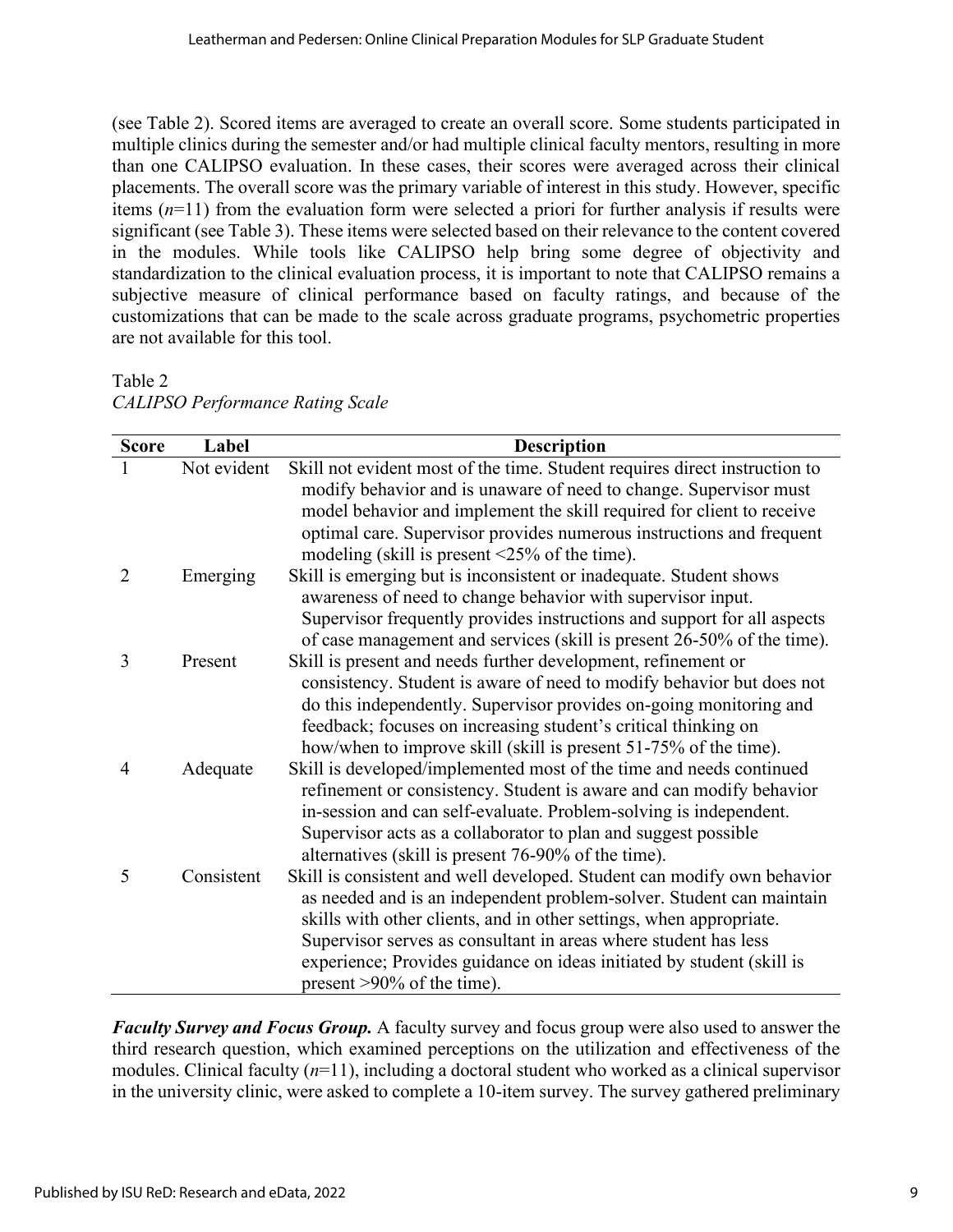information about their integration of the modules into their clinical teaching throughout the semester and their perceptions of the modules. Items about module delivery (e.g., presentation, ease of navigation, etc.) mirrored items on the post-module survey for students. Nine faculty members completed the survey.

Faculty were also invited to participate in a focus group meeting to further discuss their use of the modules, effects on student's clinical performance, and share feedback on how they could be improved. A focus group allowed for social construction of key ideas and was more reflective of how faculty may typically debrief (i.e., faculty meetings) as opposed to individual interviews or the faculty survey alone (Marshall & Rossman, 2016). Ten faculty members participated via videoconferencing. The focus group was facilitated by the first author and lasted approximately 60 minutes. The facilitator posed questions to the entire group, and conversation tended to flow naturally among faculty. Follow-up questions were used as needed to elicit additional detail or clarify group ideas. The focus group was recorded and subsequently transcribed verbatim for analysis.

**IRB Approval.** Modules and the pre-module and post-module surveys were initially deployed for teaching purposes. The project was retroactively approved by the Human Research Protection Program at KU, at which time the project was expanded to collect additional data (follow-up survey, faculty survey and focus group) for analysis and distribution to a wider audience.

**Data Analyses.** An independent samples t-test was used to determine if there were differences in students' perceptions of their clinical knowledge and readiness after completing the modules, as measured by their composite score on the pre-module and post-module surveys. Due to the modules initially being deployed solely for teaching purposes and our initial interest in the general effects on the cohort as a whole, the surveys were not set up to associate a response with a specific student. Pair matching each students' responses would have required collecting some type of identifying information, which could have been deterring to students because of the nervousness associated with beginning graduate school, making an impression on the faculty about their preparedness, etc. We wanted students to feel welcome to respond to the surveys honestly. Because this data collection method prevented us from matching their pre- and post- responses, paired difference tests were ruled out, and an independent samples test was selected for analysis instead.

To determine the effects of the modules on students' clinical performance, students' CALIPSO scores from their first semester of practicum were compared to that of the previous cohort (who did not participate in clinical preparation activities during their program orientation). Data were not normally distributed, thus an alternative to the independent t-test was used for analysis. A Mann-Whitney U Test was used to determine if there were statistically significant differences in the median CALIPSO scores for each cohort.

Data collected about perceptions from the student surveys, faculty survey, and faculty focus group were analyzed using descriptive and qualitative methods. Qualitative analysis followed an inductive approach, through which research results were derived from the survey responses and transcript, rather than testing the responses and transcript against existing literature (Thomas, 2006). Transcripts were imported into Dedoose (version 8.3), a software for coding and analysis. While there was no intention to develop theory, the process of open and axial coding described in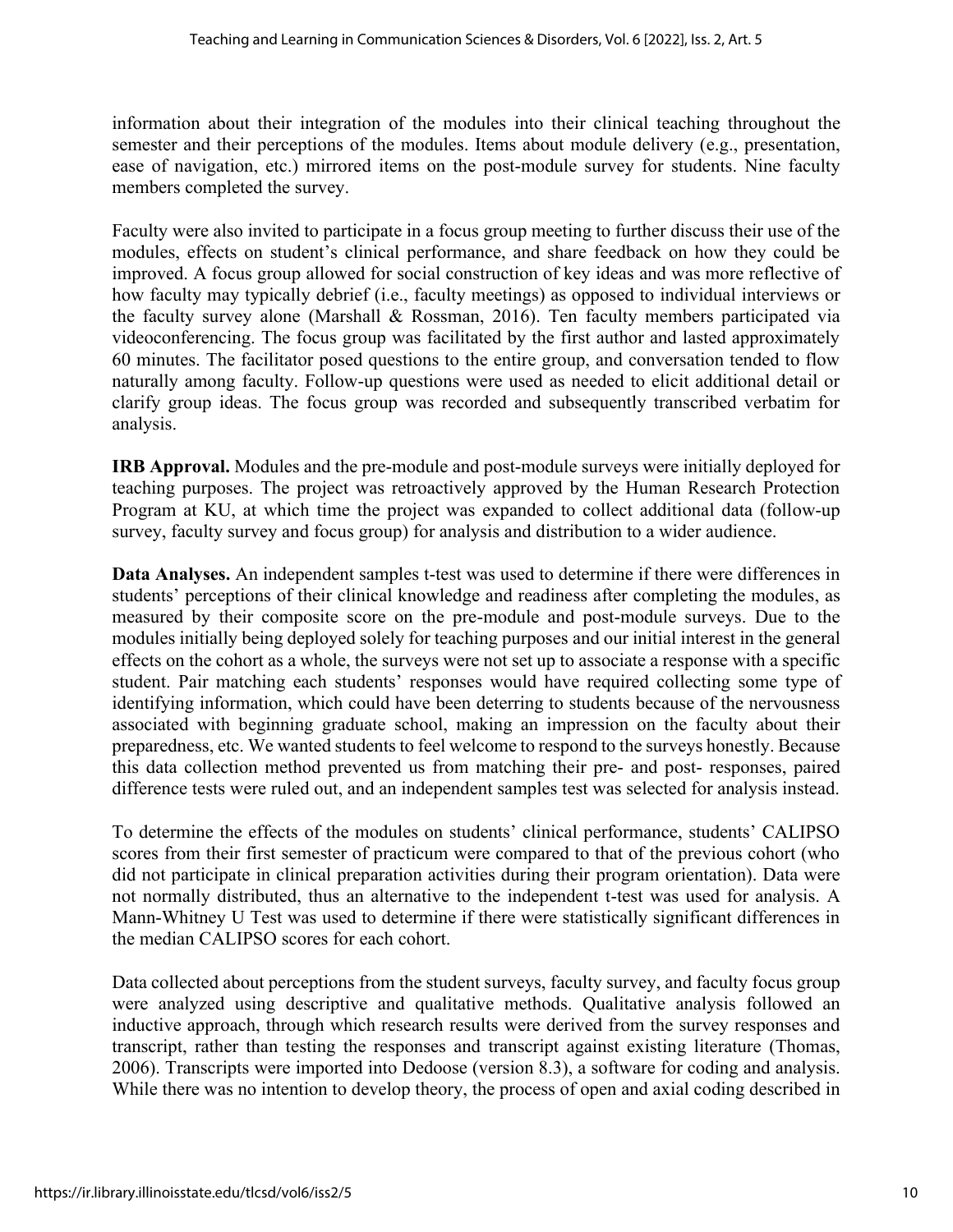grounded theory methodology was used during analysis (Strauss & Corbin, 1990). The final coding schemes resulted in six codes from student responses and seven codes from faculty responses. These codes were used to identify key themes in students' and the faculty's perceptions on the utilization and effectiveness of the modules.

## **Results**

**Research Question 1: Student Knowledge and Readiness.** The first research question was, "What effect do online clinical preparation modules have on students' perceived knowledge of foundational clinical skills and their readiness to engage in clinical practicum?" Students' composite score from the pre-module and post-module surveys ranged from 45-89 and 70-95, respectively. Recall that possible scores ranged from 14-98. Students' perceptions of their knowledge and clinical readiness were higher after completing the modules (*M*=84.63, *SD*=7.05) than before (*M*=68.89, *SD*=10.47). The assumption of homogeneity of variances was violated, as assessed by Levene's test for equality of variances  $(p=0.013)$ . A Welch t-test was used to account for unequal variances. There were statistically significant differences in mean composite scores between the pre- and post- surveys,  $t(61.5)=7.26$ ,  $p<.01$ . Results indicated that the modules improved students' perceptions of their clinical knowledge and readiness for clinical practicum.

**Research Question 2: Effects on Clinical Performance.** The second research question was, "Do clinical preparation modules improve first-year graduate students' performance in clinical practicum compared to previous cohorts who did not complete the modules?" Student evaluation scores from CALIPSO were used to examine changes in clinical performance following completion of the modules. Final first-semester CALIPSO scores from the cohort of students participating in the study were compared to that of the previous cohort of graduate students (who did not complete the clinical modules). The comparison cohort (*n*=34) had a mean age of 23 years and mean GPA of 3.67 (self-reported at the time of application to the program); 17 students had earned clinical clock hours from their undergraduate programs.

Data were tested for normality by assessing kurtosis and skewness (Corder & Foreman, 2014). Results revealed a skewness of -1.635 (*SE*=.291) and a kurtosis of 4.419 (*SE*=.574). Dividing the skewness and kurtosis statistics by their standard error resulted in values of -5.618 and 7.698 respectively, indicating that the data were not normally distributed. As such, nonparametric methods were used. A Mann-Whitney U test was run to determine if there were differences in final CALIPSO scores between the two cohorts. Visual inspection revealed that the distributions of scores were similar for both cohorts. There was not a statistically significant difference between the CALIPSO scores for the cohort who used the modules (*Mdn*=4.10) and the cohort who did not (*Mdn*=4.21), *U*=427.5,  $z=1.85$ ,  $p=.065$ . Given that the null hypothesis was retained, further evaluation of individual items was not conducted. Descriptive statistics for CALIPSO scores are provided in Table 3. Results indicated that the modules did not improve students' clinical performance compared to the previous cohort.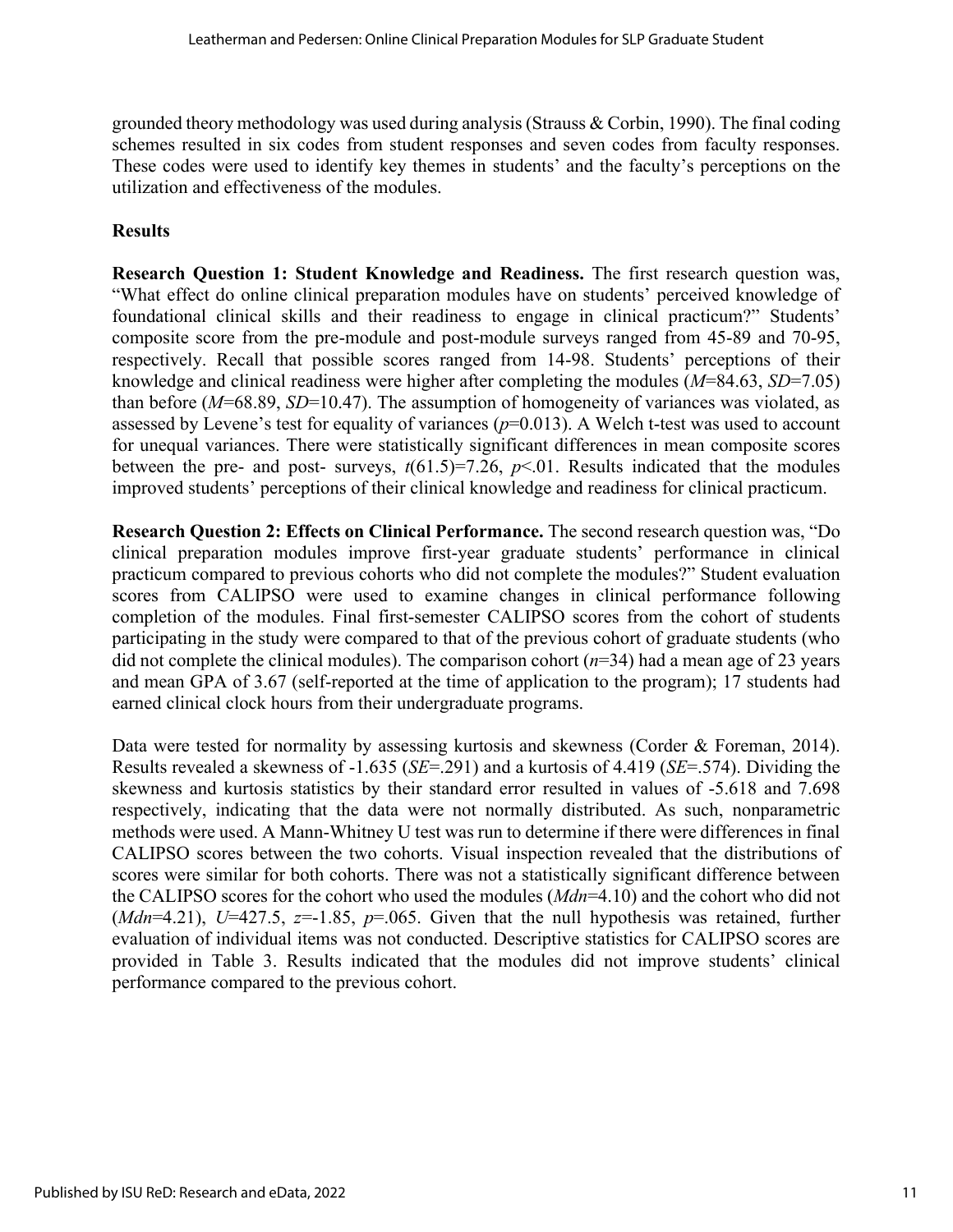## *CALIPSO Scores for Cohorts Who Did and Did Not Use the Modules*

|                                                                                                                                                                                               | <b>Cohort without</b><br><b>Modules</b> |              | <b>Cohort with</b><br><b>Modules</b> |             |
|-----------------------------------------------------------------------------------------------------------------------------------------------------------------------------------------------|-----------------------------------------|--------------|--------------------------------------|-------------|
| <b>CALIPSO</b> Item                                                                                                                                                                           | Mdn                                     | Range        | Mdn                                  | Range       |
| <b>Overall Score</b>                                                                                                                                                                          | 4.21                                    | 3.33-4.77    | 4.10                                 | 2.69-4.44   |
| Collaborates with clients and relevant others in the<br>planning process.                                                                                                                     | 4.17                                    | $3.0 - 5.0$  | 4.0                                  | $2.33 - 5$  |
| Develops setting-appropriate intervention plans with<br>measurable and achievable goals.                                                                                                      | 4.0                                     | $3.0 - 5.0$  | 3.75                                 | $2.5 - 4.5$ |
| Implements intervention plans (involves clients and<br>relevant others in the intervention process).                                                                                          | 4.0                                     | $3.0 - 5.0$  | 4.0                                  | $2.5 - 4.5$ |
| Selects or develops and uses appropriate<br>materials/instrumentation.                                                                                                                        | 4.0                                     | 3.33-4.67    | 4.0                                  | $2.5 - 5.0$ |
| Uses appropriate strategies. Allows time for client<br>response.                                                                                                                              | 4.0                                     | 2.75-4.88    | 4.0                                  | $2.5 - 5.0$ |
| Modifies intervention plans, strategies, materials, or<br>instrumentation to meet individual client needs.                                                                                    | 4.0                                     | $2.67 - 5.0$ | 3.75                                 | $2.5 - 4.5$ |
| Completes administrative and reporting functions<br>necessary to support intervention.                                                                                                        | 4.75                                    | $4.0 - 5.0$  | 4.17                                 | $2.5 - 5.0$ |
| Demonstrates knowledge to integrate research<br>principles into evidence-based clinical practice.                                                                                             | 4.0                                     | $3.0 - 4.5$  | 4.0                                  | $2.0 - 5.0$ |
| Communicates effectively, recognizing the needs,<br>values, preferred mode of communication, and<br>cultural/linguistic background of the patient, family,<br>caregiver, and relevant others. | 4.25                                    | $3.5 - 5.0$  | 4.0                                  | $3.0 - 5.0$ |
| Establishes rapport and shows sensitivity and<br>responsivity to the needs of the client and family.                                                                                          | 5.0                                     | $4.0 - 5.0$  | 4.75                                 | $3.0 - 5.0$ |
| Displays effective written communication for all<br>professional correspondence.                                                                                                              | 4.0                                     | $3.0 - 5.0$  | 4.09                                 | $2.5 - 5.0$ |

**Research Question 3: Perceptions of the Modules.** The third research question was, "What are clinical faculty and students' perceptions on the utilization and effectiveness of the online modules?"

*Student Perceptions.* Students reported their perceptions on the utilization and effectiveness of the modules through the post-module survey and an end-of-semester follow-up survey. Descriptive statistics from the post-module survey are presented in Table 4. Ninety percent of students reported that they learned "a great deal, a lot, or a moderate amount" from the modules, while the remaining 10% reported that they learned "a little."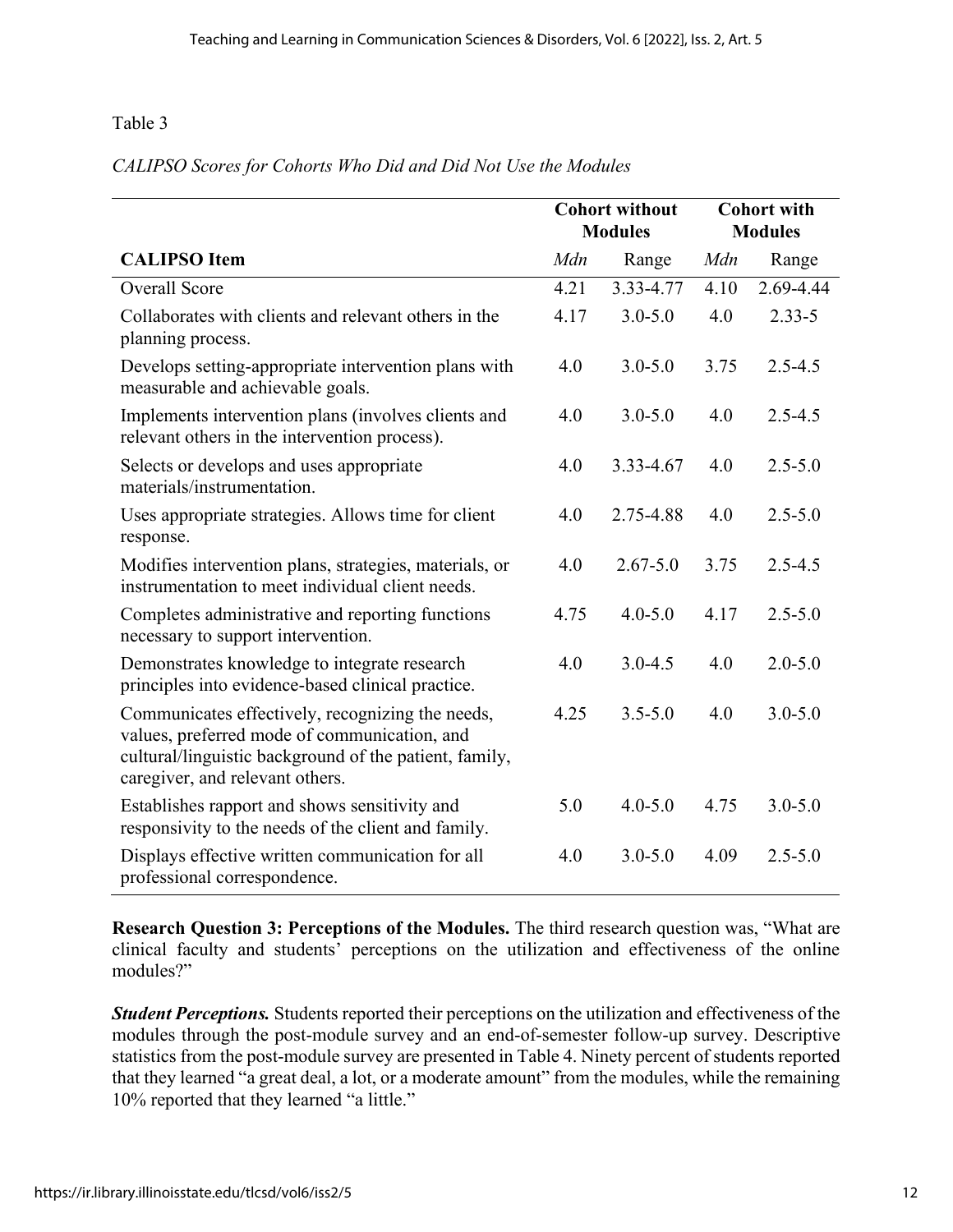*Students Who Agreed or Strongly Agreed with Statements on the Post-Module Survey*

| <b>Survey Item</b>                                                 | $\frac{6}{9}$ |
|--------------------------------------------------------------------|---------------|
| The modules were easy to navigate.                                 | 100           |
| Information in the modules was presented in a clear manner.        | 100           |
| Overall quality of the modules was outstanding.                    | 90            |
| Completing the modules was a valuable learning experience.         | 83            |
| I enjoyed completing the modules.                                  | 63            |
| I feel more prepared to begin clinic after completing the modules. |               |
| <i>Note.</i> $n=30$                                                |               |

Open and axial coding of open-ended responses from students resulted in six codes (see Table 5). Two themes emerged from the post-module survey about what students liked about the modules and what could have been improved: content and presentation. The codes *topics*, *clinical relevance*, and *resources* were captured within the content theme. Nearly all students (*n*=23) commented positively on the content that was included in the modules, including the depth of information and examples provided. Seven students also made direct connections between the modules and their upcoming clinical practicum experience. For example, one student indicated they would be "valuable as I meet with new clients." Finally, ten students highlighted how the modules were a resource "where I can look back and refer to items throughout clinic."

The second theme that emerged was presentation of the modules. The codes *format*, *organization*, and *implementation* were captured within the presentation theme. Ten students made specific mention of the media types in the modules that they liked, including text, audio, videos, and visuals. Six students commented on the organization and layout of the modules. Ten students commented on the implementation of the modules or made suggestions for changes; five of these were related to the amount of content and/or time required for completion.

At the end of the semester, students (*n*=16) reported the number of times they had referenced the modules during the semester. Seven students (43.8%) reported referring to the modules 1-2 times, 4 (25%) referred to them 3-4 times, 1 (6.3%) referred to them 5 or more times, and 4 (25%) reported that they did not refer to the modules again after orientation. Each module had been referred to at least one additional time since orientation. The three most frequently referenced modules were on intervention strategies, short-term goals, and documentation. The majority of students who responded indicated the modules prepared them moderately well or slightly well (37.5% and 31.3%, respectively) for clinical practicum, while 25% indicated the modules prepared them very well or extremely well. The four students who did not refer to the modules again after program orientation reported that they "forgot about them" or did not find them "all that useful." They also reported using other sources of information instead, including "peers, professor or the internet." Five students indicating they wanted more information about general clinic expectations, goals, documentation, interventions, and teletherapy as they prepared for practicum. Five students also reiterated earlier comments about the implementation of the modules, including the need to "break up" modules "over the course of the semester" and/or to allow more time to work through them.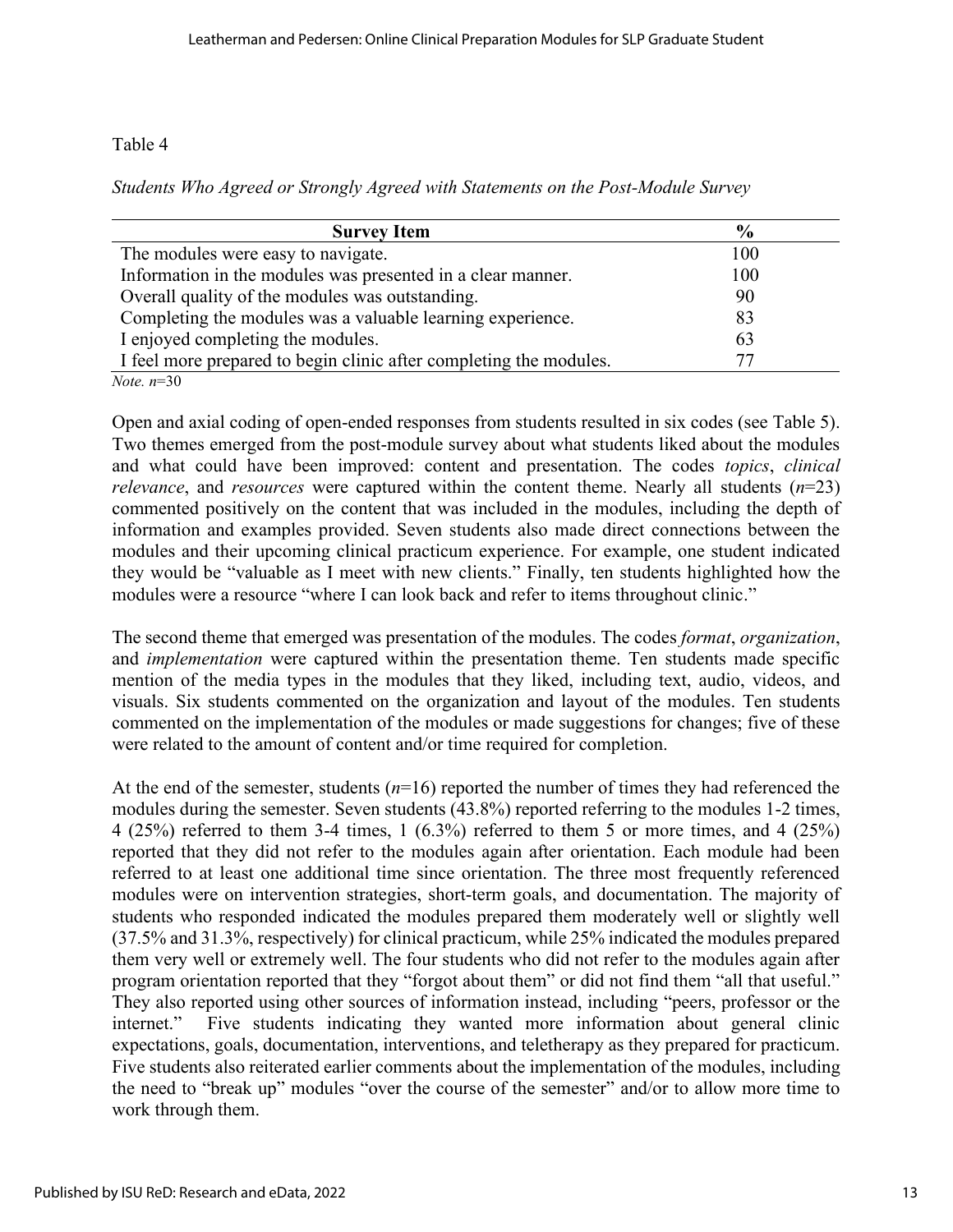*Codes from Student Survey Responses*

| Code                  | <b>Definition</b>                                                                                                                                                                         | <b>Example</b>                                                                                                                                          |
|-----------------------|-------------------------------------------------------------------------------------------------------------------------------------------------------------------------------------------|---------------------------------------------------------------------------------------------------------------------------------------------------------|
| Topics                | • Specific topics students<br>appreciated/learned about<br>• Additional topics to cover<br>Depth of the content and<br>examples provided in the<br>modules<br>• Familiar or novel content | "It gives you a more in depth<br>understanding of varying aspects<br>related to clinic, but also things you<br>didn't even realize you should<br>know." |
| Clinical<br>Relevance | Making connections to how the<br>modules would support them<br>during clinical experiences                                                                                                | "They showed me ways to find"<br>research that I can use to influence<br>the therapy that I provide."                                                   |
| Resources             | • Using the resources within the<br>modules or saving them for<br>future reference                                                                                                        | "It's nice to have a place where I can<br>look back and refer to items."                                                                                |
| Format                | • Use of audio, web links, videos,<br>and images in the modules                                                                                                                           | "I appreciated the option of being able<br>to listen to the modules along with<br>the readings."                                                        |
| Organization          | • How the modules were organized<br>• Ease of navigation                                                                                                                                  | "You split them up nicely to avoid"<br>page fatigue."                                                                                                   |
| Implementation        | Amount of time given/needed for<br>$\bullet$<br>completion<br>• Timing of access to the modules<br>Suggested changes to improve<br>how the modules are used                               | "Possibly shorter? Maybe assign a<br>few chunks at a time. I felt<br>overwhelmed when we were told<br>about the modules and how much<br>there were."    |

*Faculty Perceptions.* Faculty reported their perceptions on the utilization and effectiveness of the modules through a survey and focus group discussion. Of the nine faculty who responded to the survey, three (33%) reported incorporating the modules into their teaching 1-2 times, five (56%) used them 3-4 times, and one (11%) used them 5 or more times throughout the semester. Each module had been referenced at least once during the semester. The three most frequently referenced modules were on intervention strategies, documentation, and speech-language sampling. All faculty thought the modules were "moderately effective" in preparing students for practicum. Descriptive statistics from the survey are presented in Table 6.

Open and axial coding of the focus group transcript resulted in seven codes (see Table 7). Two major themes emerged from the focus group: effects of the modules and implementation of the modules. The theme related to effects of the modules captured *desired effects* and *observed effects*. All faculty ( $n=10$ ) had similar expectations that the modules would improve student preparation for clinical practicum by exposing them to foundational concepts and provide them with "some skills we had seen missing before." Five faculty made specific comments about skills they observed in some students, such as "the ones who wrote stronger goals," or who "referenced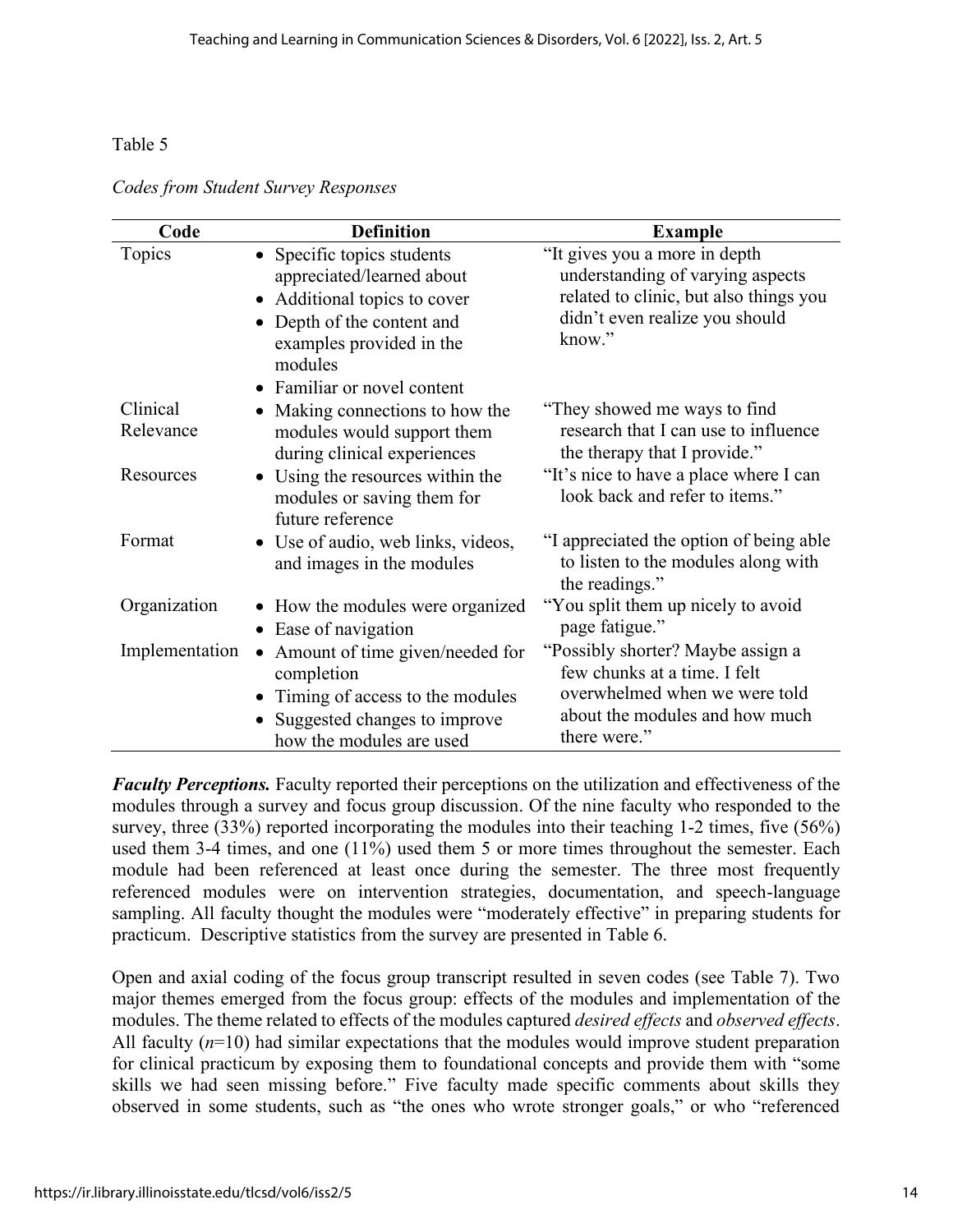knowing how to look up disorders." There was a strong consensus that it was difficult to determine "if they had those [skills] from prior clinical experiences or if it's because they took the initiative to go through the modules and others didn't take that initiative."

#### Table 6

*Faculty Who Agreed or Strongly Agreed with Statements about the Modules*

| <b>Survey Item</b>                                                    | $\frac{6}{9}$ |
|-----------------------------------------------------------------------|---------------|
| The modules were easy to navigate.                                    | 100           |
| Information in the modules was presented in a clear manner.           | 89            |
| Overall quality of the modules was outstanding.                       | 100           |
| Completing the modules was a valuable learning experience.            | 67            |
| We should continue to incorporate the modules into orientation for MA |               |
| SLP students.                                                         | 100           |
| <i>Note</i> . $n=9$                                                   |               |

The theme related to the implementation of the modules captured *student accountability, actual implementation*, *integration into clinic*, *online format, and content*. Nine faculty members commented on students' completion of the modules or the need for student accountability. All faculty shared how they did or did not use the modules during the semester and most reported that despite having the "intentions of hitting on it each week," they ultimately felt that they "didn't emphasize them enough." The group discussed the need for faculty to integrate the modules more throughout the practicum experience, and commented, "If we are better at intentionally using the information, it will activate something… it won't be the first time they've heard it." Many faculty members reflected on and shared plans for how they could better incorporate the modules into their teaching in the future. They also discussed the online format, particularly regarding active learning components. Initially, the faculty had mixed perceptions regarding the use of interactive elements. Two noted that they "saw it [the modules] more as a foundation of some foundational things and then the interactive piece would come with us as they were applying that in the clinical environment that was relevant to them at that semester." Several others desired follow-up tasks for students to complete as an accountability measure or to determine if they extracted the key ideas as intended. Through ongoing discussion, the group seemed to come to agreement that tasks that "have them apply right there on the spot" could improve the modules and what students gain from them. Finally, two faculty members suggested that a review of SLP terminology be added to the modules, but overall, the faculty felt that the content was reflective of what they wanted students to know.

## **Discussion**

This study documents the outcomes of implementing a series of online modules intended to prepare first-semester graduate students for clinical practicum. Results revealed that students' perceptions of their clinical readiness prior to the practicum experience increased following completion of the modules, although there were not significant changes in faculty ratings of students' performance compared to a previous cohort using the CALIPSO evaluation tool. Faculty did not observe notable changes in students' clinical performance during the semester the modules were implemented but believed that they should continue to be incorporated into orientation and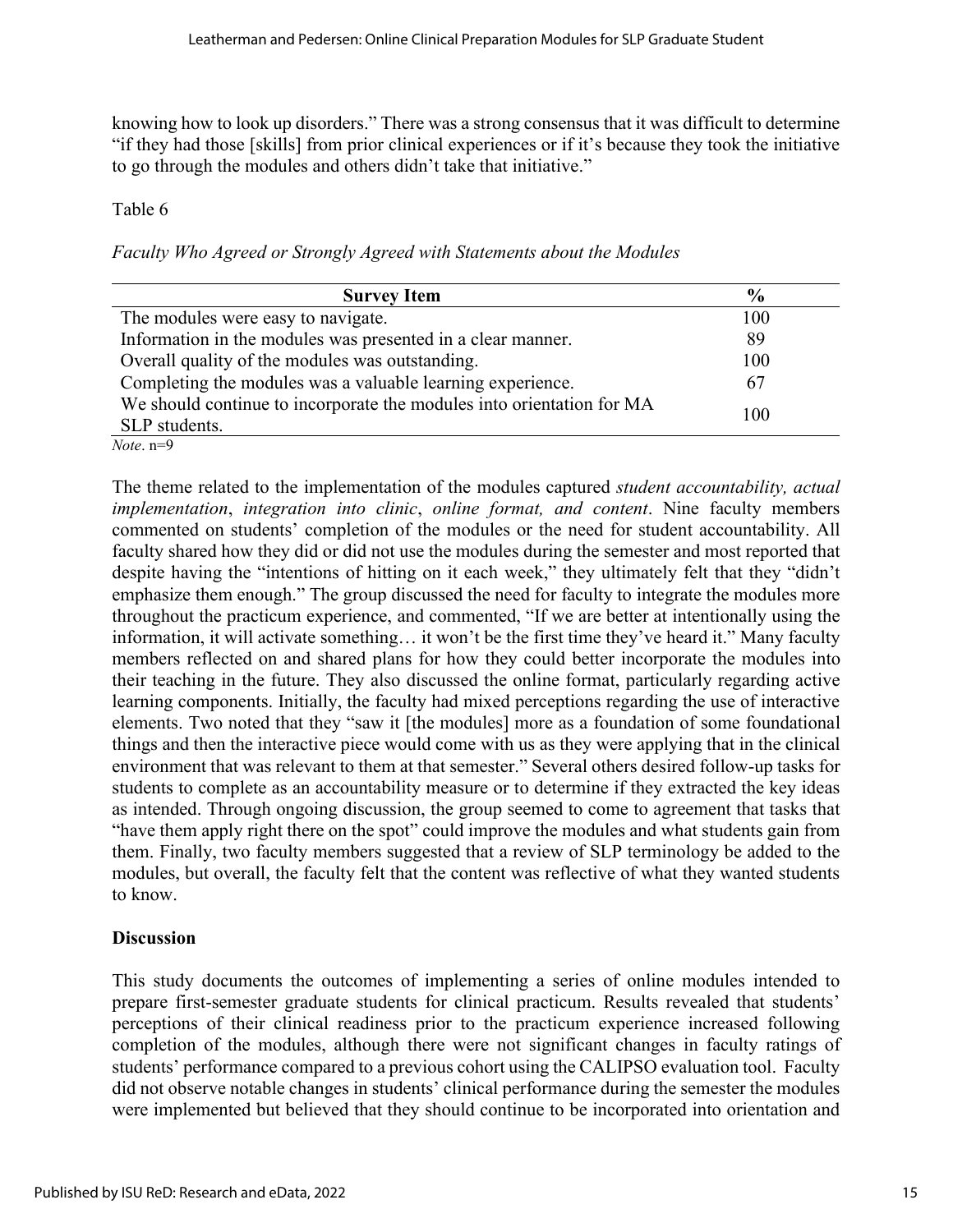throughout clinical experiences. Faculty and students both provided suggestions for improving the modules.

#### Table 7

| Codes from the Faculty Focus Group |  |  |
|------------------------------------|--|--|
|                                    |  |  |

| Code                                     | <b>Definition</b>                                                                                                          | <b>Example</b>                                                                                                                                                                                                       |
|------------------------------------------|----------------------------------------------------------------------------------------------------------------------------|----------------------------------------------------------------------------------------------------------------------------------------------------------------------------------------------------------------------|
| <b>Desired Effects</b>                   | • Expectations for/desired<br>outcomes from implementation<br>of the modules                                               | "I was hoping that it would give them<br>kind of a priming effect for some of<br>these foundational skills so that I<br>could give them more directed<br>feedback and guidance."                                     |
| Observed<br>Effects                      | • Observations of student skills<br>• Interpretation of how effective<br>the modules were                                  | "I do feel like this group was better<br>able to describe their teaching<br>strategies than they have in years past.<br>and that was something from the<br>beginning that I felt like they had a<br>good handle on." |
| Student<br>Completion/<br>Accountability | • Expectations for and issues with<br>student completion<br>• Need for accountability<br>measures                          | "I'm pretty sure my students didn't<br>really look at them or commit<br>anything to memory based on the<br>discussions that we ended up having."                                                                     |
| Actual<br>Implementation                 | • How faculty reported the<br>modules were used/referred to<br>during the semester<br>• Challenges to implementation       | "We referred them at the end of the<br>semester right before communication<br>summaries and plans to go back and<br>review goal writing."                                                                            |
| Integrating into<br>Clinic               | • Making connections between the<br>modules and specific clinic<br>experiences/clients<br>• Using module content in clinic | "It's just about us guiding them either<br>in the correct timeline or bridge that<br>connection between this general piece<br>of information to the direct application<br>they need on our specific teams."          |
| <b>Online Format</b>                     | • Discussion of interactive<br>components<br>• Assessing student<br>learning/application of material                       | "Would it be possible to have them do<br>the boot camp slides and then have<br>some sort of prompt within the<br>slides?"                                                                                            |
| Content                                  | • The content of the modules, both<br>current and desired additions                                                        | "I think the content is good it's all<br>what we want them to know."                                                                                                                                                 |

Perceptions on Module Design. Overall, students responded positively to the format of information presented in the modules, commenting that they were "organized and easy to navigate." They liked the variety of media, including videos, audio, and images. Many students noted that the content was a review of topics they learned in their undergraduate programs, though some students also commented on novel information. Faculty agreed that the modules were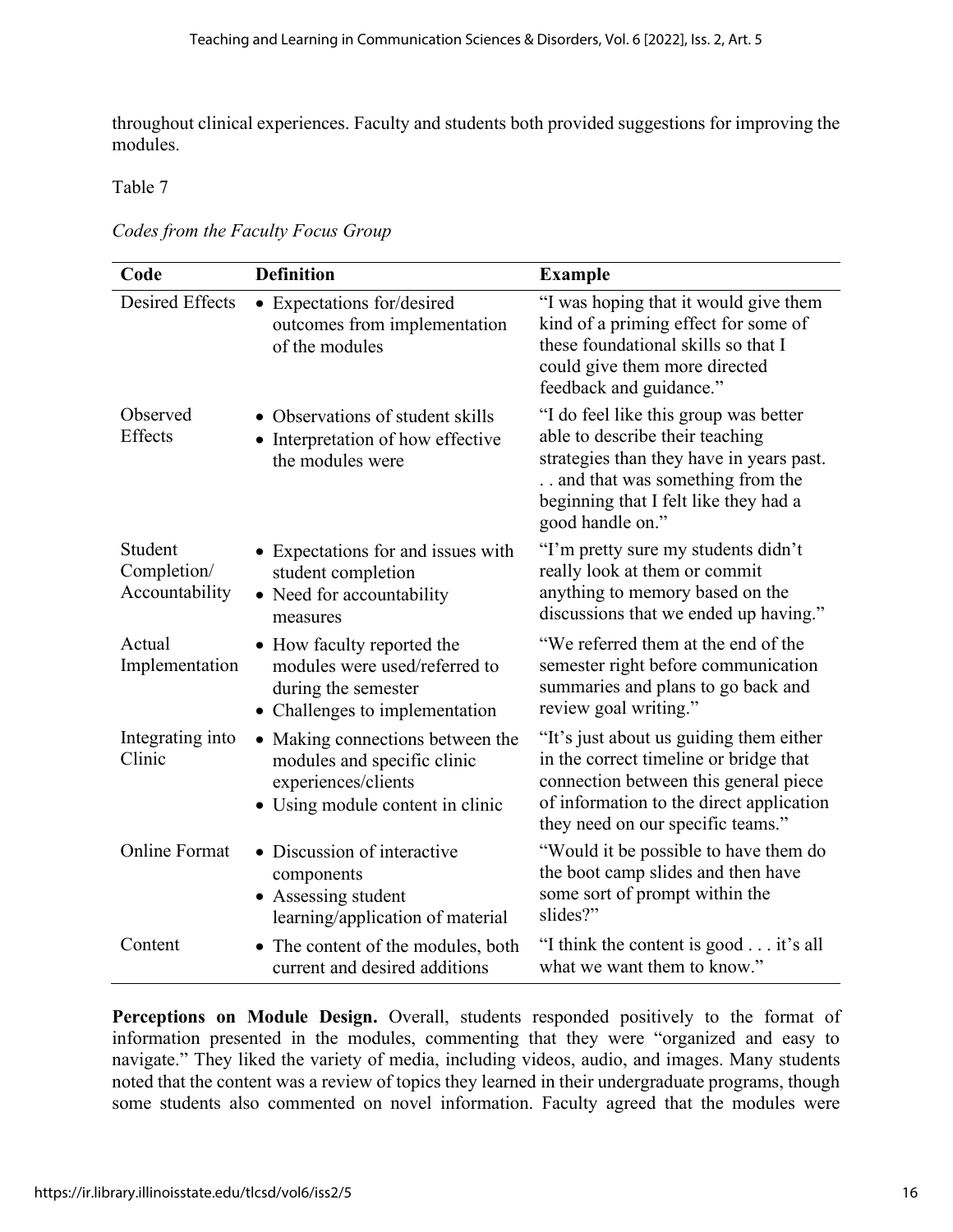effective in presenting the information they wanted students to have when starting practicum but felt there was a need to adjust how students interacted with and applied the content. Aside from links to additional resources for students to independently explore and two response prompts, there were relatively limited opportunities for students to expressively engage with or respond to the content in most modules. This design decision was initially based on concerns for the time commitment to actively monitor and provide feedback to students on their submissions. In the focus group, faculty discussed the need for active learning components to increase engagement with and retention of content. They indicated preferences for tasks that would give immediate feedback (e.g., self-grading quizzes) or provide them with information to follow up on during clinical teaching (e.g., students submitting questions about the modules as it relates to their specific clinical placement). Adding components that require students to engage with or apply what they are learning would align with current best practices in the literature about active learning (Freeman et al., 2014). As an example in our field, Vinney et al. (2016) found that computer quiz games were one method to improve students' immediate recall of voice disorder concepts and enhanced longer-term retention. This may be a positive addition to the modules.

**Implementation.** Students' feedback about the implementation of the modules was largely related to the amount of content and the time needed to complete the modules. While students, on average, spent close to the amount of time we anticipated they would need to complete the modules, faculty did not observe the effects they expected. The amount of content that students were asked to review, coupled with the limited opportunities for them to recall and apply material, as described above, may have negatively impacted their retention of the material. While we envisioned the modules being a resource to be used throughout the semester, we weren't effective in fully integrating them into the practicum experience in the first deployment. Students and faculty reported that they referred to the modules minimally beyond orientation week, despite many students commenting on the post-module survey that they anticipated using the modules as a resource throughout the semester. Of the modules that were used during the clinical experience, documentation and interventions strategies were two of the most cited by faculty and students. These may be two areas where students needed the greatest level of support, or perhaps they were perceived to be the most useful. Faculty recognized that they struggled to integrate the modules and discussed how this could be improved in future semesters of practicum, such as referencing them in orientation materials and schedules specific to each clinic, utilizing tools from the modules (e.g., goal evaluation rubric), and incorporating prompts about the module content into existing reflection assignments throughout the semester. They believed that extending the modules beyond orientation week would help students make deeper connections between the content in the modules and their clinical practice. While students seemed to make initial connections in their survey responses on how the modules could help them clinically, faculty felt that students ultimately had difficulty applying the module content to clinical situations and felt they needed more support doing so. As one faculty member stated, "Their inexperience makes it more difficult for them to connect the dots a little bit because the modules were removed from their clients so they may not have necessarily been able to see how that would have benefited them." Systematically revisiting and applying the material from the modules throughout the semester would mirror a retrieval schedule, in which students are asked to repeatedly retrieve the information they've studied ultimately leading to long-term retention of the information and the ability to apply that learning to other clinical experiences in their graduate program and beyond (Roediger & Butler, 2011).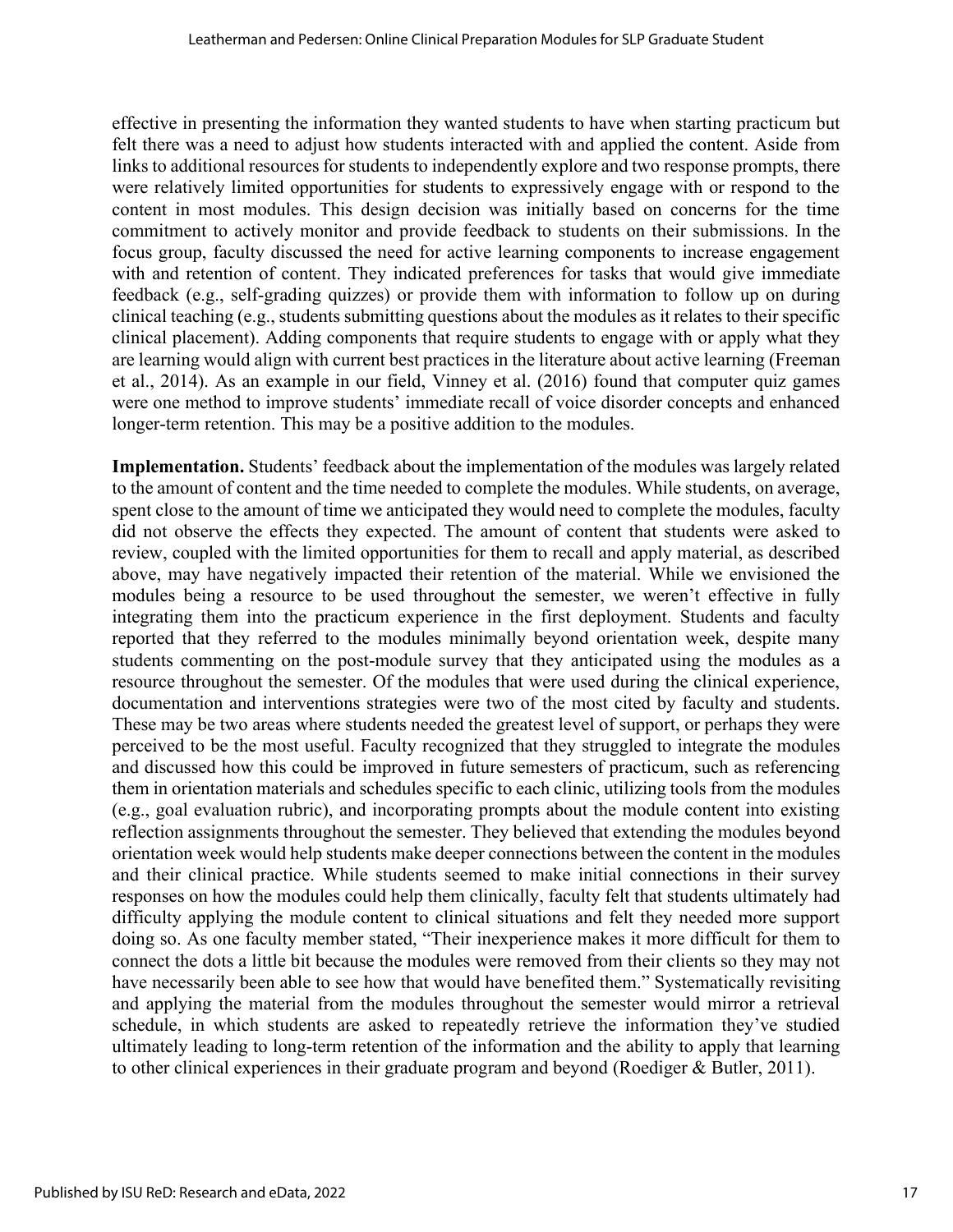**Effects on Students' Clinical Success.** Students perceived their knowledge of foundational clinical skills and clinical readiness to be greater after completion of the modules. Graduate students have reported being overwhelmed and experiencing stress related to academic and clinical expectations (Rapillard et al., 2019). It is possible that students' comfort level with starting clinical practicum increased simply by providing them with an initial exposure to the expectations and philosophies of the program (e.g., person- and family-centered practices) that they may not have had previous exposure to, as well as exposure to program-specific content (e.g., documentation templates). As one student commented, "When I was presented it in the way KU/KUMC expects it, I could recognize those differences and felt more prepared on what to expect." Despite changes in their perceived knowledge and readiness, students' performance in clinical practicum did not improve following implementation of the modules, compared to the previous cohort of students. While this could be attributed to individual differences between the cohorts, it could also be an indicator that the implementation of the modules simply did not facilitate the changes we expected to see. Faculty continued to report that some students were still missing the foundational knowledge that they wanted them to gain from the modules. Changes to implementation in the future (as discussed above) may yield greater effects on students' clinical performance, and such effects may be better measured using other tools (discussed below).

**Limitations.** There are several limitations that must be considered when interpreting the results of this study. First, one of the key findings was that the modules improved students' perceptions about their clinical knowledge and readiness, but this must be interpreted with caution due to methodological limitations. A key assumption of the Welch t-test is independent observations, and this assumption was violated when comparing pre- and post- survey responses due to the inability to use paired sample methods. Additionally, the pre-module and post-module surveys were only an indirect measure of students' knowledge and readiness and did not assess their actual knowledge or skills, which would have better informed how effective the modules were in preparing students.

Second, while we examined the time students spent in the modules, that does not necessarily equate to completion, and there was no way for us to confirm if they completed the modules or track the content they did and did not view. Moreover, there was a high rate of attrition from initial pre-post module surveys to the follow-up survey, which may have been due to the timing of the survey at the end of the semester, students' interest in providing additional feedback about the modules, or confusion from additional language about consenting to participate in research (which was not previously present in the material we sent to students due to the original purpose being solely for teaching and learning). Considering this attrition, the results from the follow-up survey may not be a valid reflection of how the cohort utilized the modules or their perceptions of having the modules as a clinical preparation support.

Third, we did not control for or examine the potential impact of previous clinical experience. Nearly half of the incoming students had obtained at least some clinical clock hours, which could have impacted their self-perceptions and their clinical performance. Fourth, when comparing faculty ratings of students' clinical performance via CALIPSO to that of the previous cohort, we were not able to control for differences in clinical experiences across the two cohorts. The comparison cohort had "traditional" clinical experiences that the program historically used for first-semester students, while the students who used the modules had very different experiences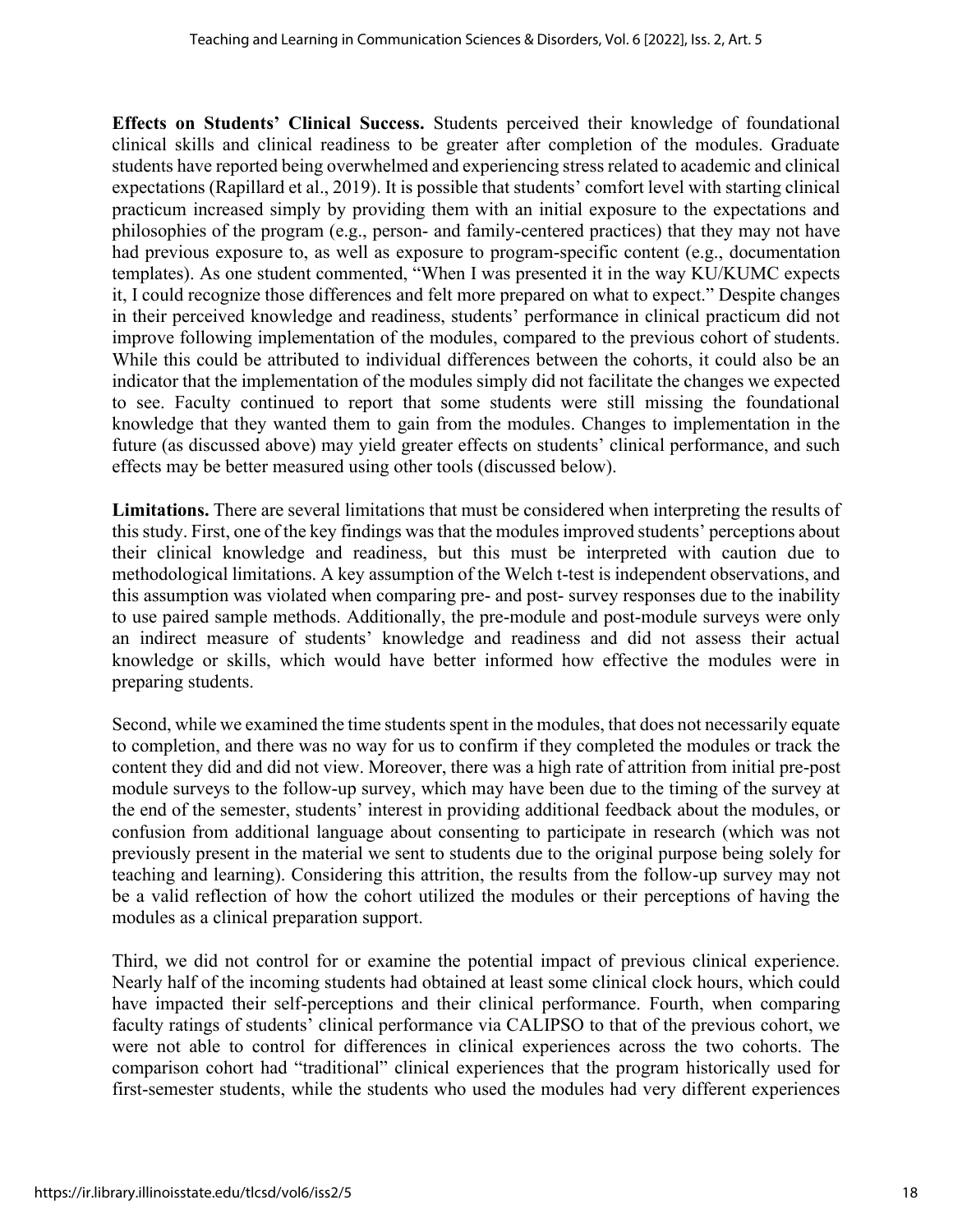due to COVID-19. Their clinical learning curve was compounded by health restrictions imposed on face-to-face clinical experiences and the need to quickly learn telepractice technologies for remote experiences. Additionally, CALIPSO evaluations were the only measure of clinical performance used in the study. The CALIPSO scale may not have been sensitive enough to detect differences in clinical performance between the cohorts. Furthermore, students were only evaluated at the end of the semester and faculty were only surveyed at the end of the semester. Thus, we may have missed an opportunity to capture the effects that may have been present earlier in students' clinical experience. In other words, it is possible that the modules could have had an initial short-term effect on clinical performance, but students' skills may have leveled out by the end of the semester and were comparable to that of previous cohorts, making it difficult for both the CALIPSO scale and clinical faculty to recognize differences amongst cohorts.

Fifth, because the graduate student who facilitated the faculty focus group and solicited their participation in the survey also created the modules, it may have influenced the degree to which faculty provided honest feedback about the modules. A discussion facilitated by a neutral party may have yielded different results. Finally, this iteration of the study only examined implementation of the modules for a single semester with a cohort of graduate students from a single graduate program. It may take several semesters to refine implementation and see the full effect that the modules could have on students' preparedness. Replicating the study across cohorts or across graduate programs would strengthen the results.

**Implications for Clinical Education.** This study offers a first attempt at documenting a program used to prepare incoming graduate students for clinical practicum. Anecdotally, some graduate programs provide "bootcamps" to review essential concepts prior to students engaging in graduate work (Tessel & Grover, 2020), but what this programming consists of and the outcomes of such preparation are not widely available in the literature. For programs that engage in similar practices, it is worthwhile for them to know what content, presentation style, and implementation procedures positively affect their students to determine if the investment of resources in a preparation program is worthwhile. The use of online modules may provide a low-cost and efficient method for preparing graduate students, but additional evidence is needed on their effectiveness. Faculty may also benefit from additional support in integrating preparation material into their clinical teaching. More broadly, there continues to be a need to document what clinical readiness looks like in preservice SLPs and how undergraduate programs prepare students for clinical practicum in graduate school.

On a final note, our program experienced the benefit of clinical faculty on both campuses working together to provide more unity across clinical experiences. The development of the modules helped faculty recognize differences across the campuses and work together to create learning materials that were representative of and applicable to the variety of clinical experiences we offer. While we only have anecdotal evidence that suggests this positive outcome at this time, we hope that future iterations the modules may be one way of resolving the challenges that students have reported with navigating the differences across campuses.

## **Conclusion**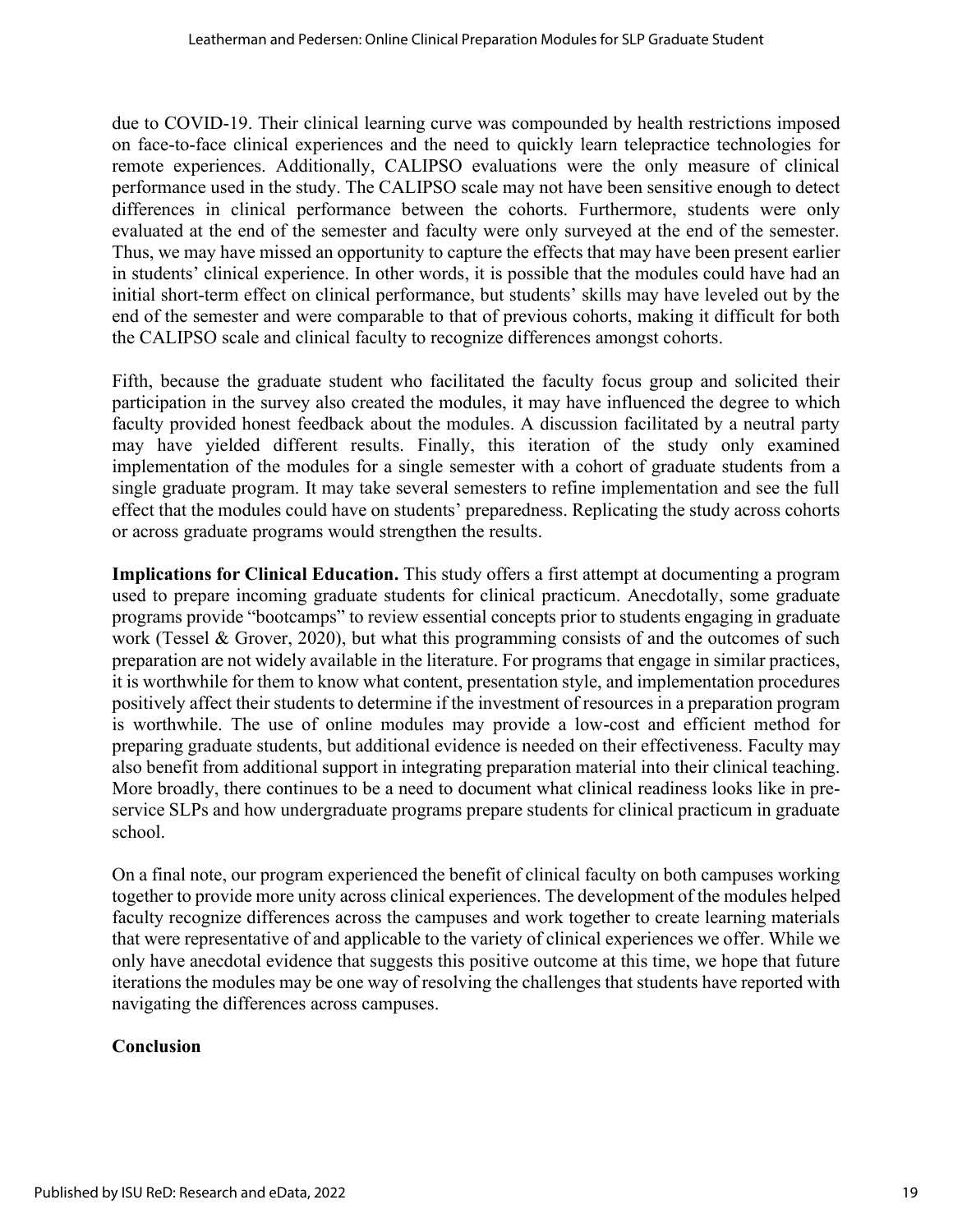This study documented the use of online modules to prepare graduate students for clinical practicum. The findings suggest that modules on foundational clinical skills may increase their perceived clinical knowledge and readiness. Further investigation is needed to determine the actual effects on clinical performance, but this initial study has implications for how graduate programs prepare and support students in their clinical experiences. The findings also indicated that faculty perceived integration of the modules into the practicum experience as a necessary component of facilitating students' clinical application of the material, but they were challenged in remembering to integrate them, which resulted in minimal use of the modules beyond their initial deployment during orientation week. Overall, students perceived the modules to be helpful. Their positive response to the modules adds to the existing literature about SLP students' perceptions of online learning.

#### **Disclosures**

This project was funded by a course transformation grant from the Center for Teaching Excellence at the University of Kansas. The first author received a stipend for assisting with the creation of the modules used in this study. The authors do not have any nonfinancial relationships to disclose.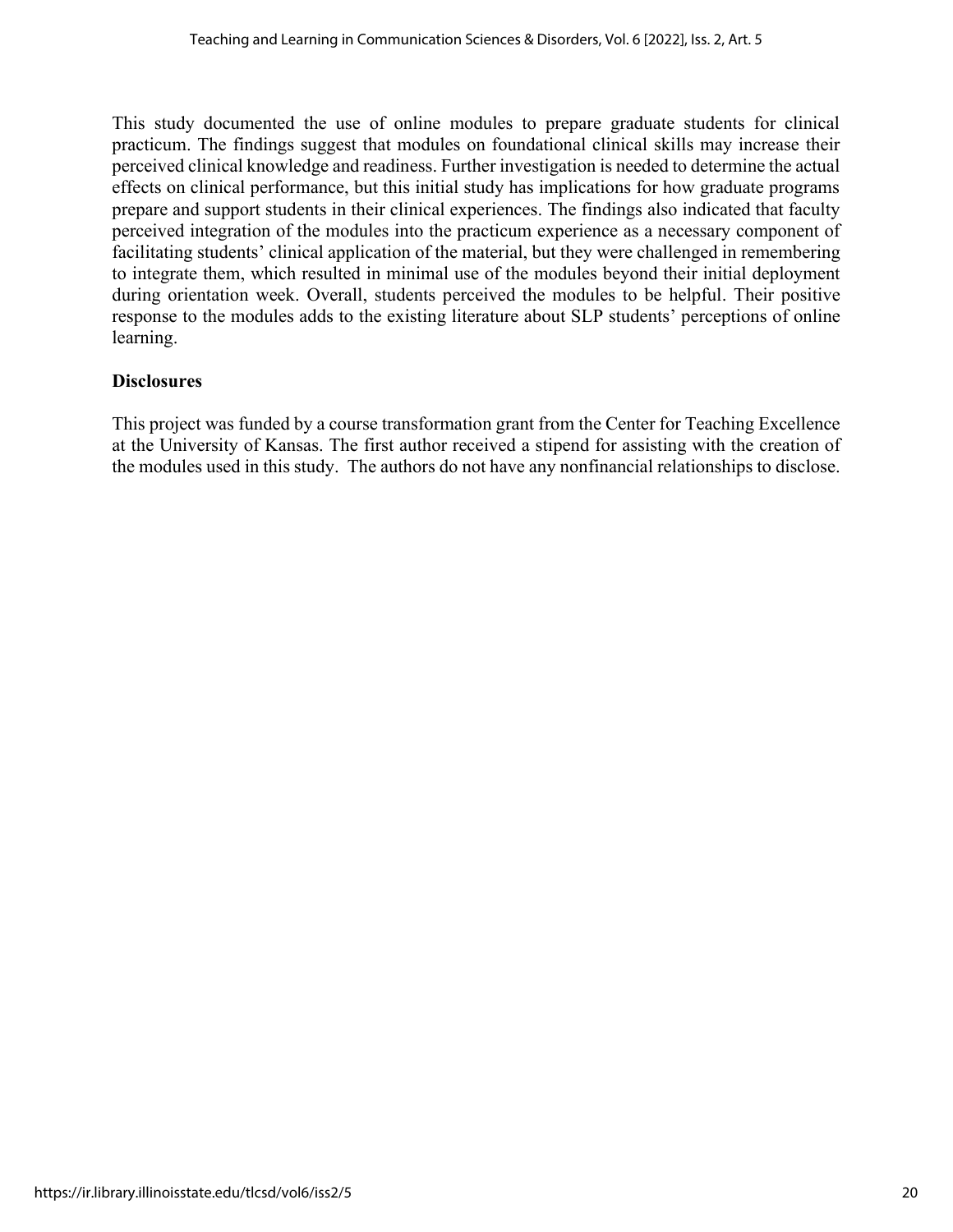#### **References**

- Allen, I. E., & Seaman, J. (2013). *Changing course: Ten years of tracking online education in the United States*. Babson Survey Research Group.
- American Speech-Language-Hearing Association. (n.d.). *Clinical Education and Supervision*. [https://www.asha.org/Practice-Portal/Professional-Issues/Clinical-Education-and-](https://www.asha.org/Practice-Portal/Professional-Issues/Clinical-Education-and-Supervision/)[Supervision/](https://www.asha.org/Practice-Portal/Professional-Issues/Clinical-Education-and-Supervision/)
- Anderson, J. L. (1988). *The supervisory process in speech-language pathology and audiology*. College Hill.
- Brasseur, J. (1989). The supervisory process. *Language, Speech, and Hearing Services in Schools, 20*(3), 274-295.<https://doi.org/10.1044/0161-1461.2003.274>
- CAST. (2018). *Universal Design for Learning Guidelines version 2.2*. [http://udlguidelines.cast.org](http://udlguidelines.cast.org/)
- Corder, G. W., & Foreman, D. I. (2014). *Nonparametric statistics: A step-by-step approach* (2nd ed.). John Wiley & Sons.
- Council for Clinical Certification in Audiology and Speech-Language Pathology of the American Speech-Language-Hearing Association. (2018). *2020 Standards for the Certificate of Clinical Competence in Speech-Language Pathology.* <https://www.asha.org/certification/2020-slp-certification-standards/>
- Council on Academic Accreditation in Audiology and Speech-Language Pathology. (2020). *Standards for accreditation of graduate education programs in audiology and speechlanguage pathology (2017)*. [http://caa.asha.org/wp-content/uploads/Accreditation-](http://caa.asha.org/wp-content/uploads/Accreditation-Standards-for-Graduate-Programs.pdf)[Standards-for-Graduate-Programs.pdf](http://caa.asha.org/wp-content/uploads/Accreditation-Standards-for-Graduate-Programs.pdf)
- Freeman, S., Eddy, S. L., McDonough, M., Smith, M. K., Okoroafor, N., Jordt, H., & Wenderoth, M. P. (2014). Active learning increases student performance in science, engineering, and mathematics. *Proceedings of the National Academy of Sciences, 111*(23), 8410-8415. <https://doi.org/10.1073/pnas.1319030111>
- Ginsberg, S. M. (2008). Student anticipations and reactions to hybrid format education. *Perspectives on Issues in Higher Education, 11*(2), 76-82. <https://doi.org/10.1044/ihe11.2.76>
- Guilford, A. M., Graham, S. V., & Scheuerle, J. (2007). *The speech-language pathologist: From novice to expert*. Pearson.
- Hays, L. (2010). *Clinical Assessment of Learning Inventory of Performance Streamlined Office Operations (CALIPSO)*. [https://www.calipsoclient.com](https://www.calipsoclient.com/)
- Kelley, E. S., Hull, G., Eubank, A., & Roettgen, G. (2020). Teaching undergraduate clinicians empirically supported practices for preschool vocabulary instruction. *Language, Speech, and Hearing Services in Schools, 51*(2), 353-370. [https://doi.org/10.1044/2019\\_LSHSS-](https://doi.org/10.1044/2019_LSHSS-19-00061)[19-00061](https://doi.org/10.1044/2019_LSHSS-19-00061)
- Krimm, H., Schuele, M. C., & Brame, C. (2017). Viability of online learning for ensuring basic skills in speech-language pathology. *Perspectives of the ASHA Special Interest Groups, 2*(10), 49-58.<https://doi.org/10.1044/persp2.SIG10.49>
- Mandak, K., Light, J., & McNaughton, D. (2020). The effects of an online training on preservice speech-language pathologists' use of family-centered skills. *American Journal of Speech-Language Pathology, 29*(3), 1489-1504. [https://doi.org/10.1044/2020\\_AJSLP-19-00057](https://doi.org/10.1044/2020_AJSLP-19-00057)
- Marshall, C., & Rossman, G. B. (2016). *Designing qualitative research* (6th ed.). Sage Publications.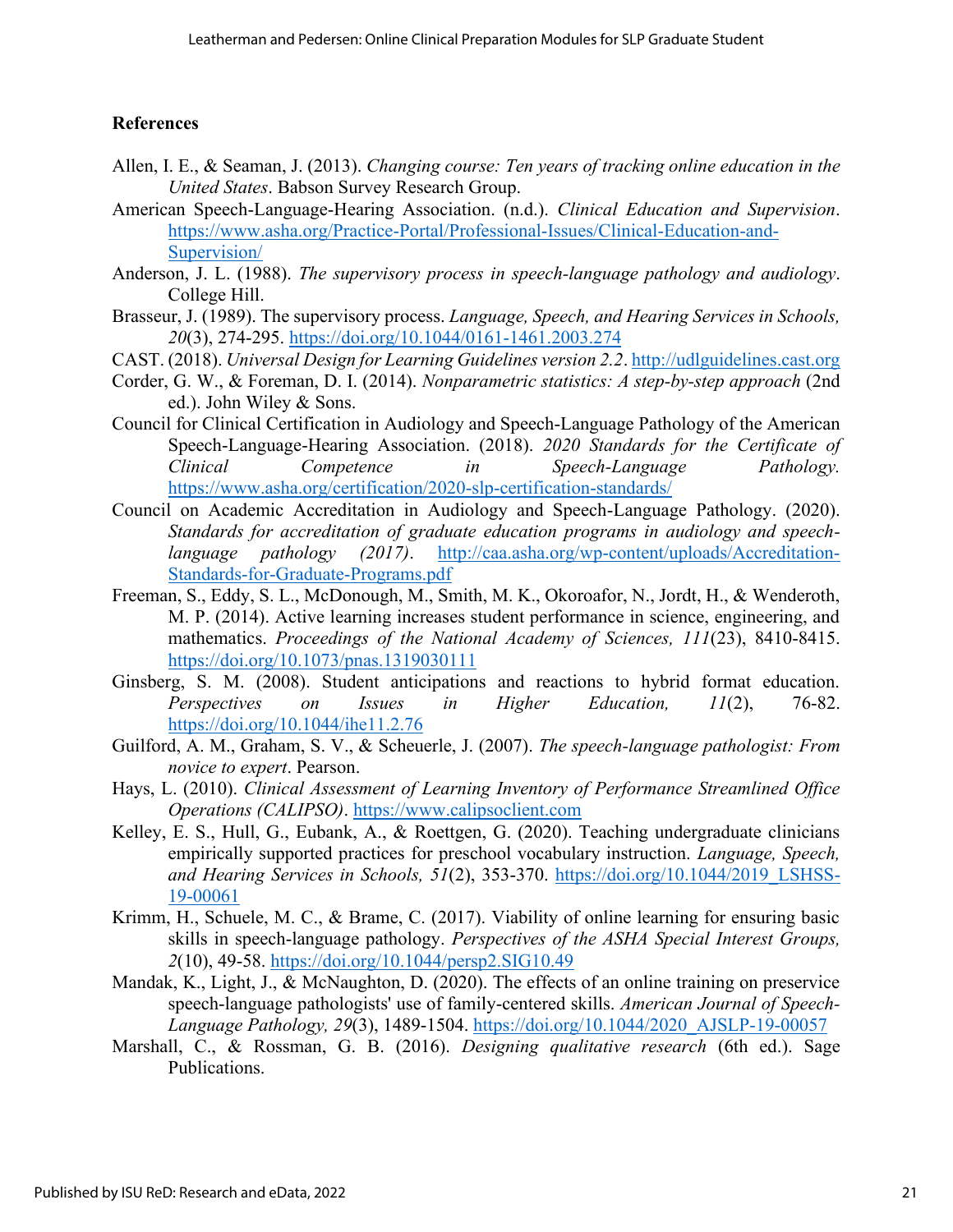- Phillips, D. E. (2009). Supervisory practices in speech-language pathology: Pre-practicum assessment of student clinicians in graduate training programs. *Perspectives on Administration and Supervision, 19*(3), 107-113.<https://doi.org/doi:10.1044/aas19.3.107>
- Rapillard, S., Plexico, L. W., & Plumb, A. M. (2019). Influence of graduate speech language pathology student's learning style and coping strategies on training and development. *Teaching and Learning in Communication Sciences & Disorders, 3*(1), 1-23. <https://doi.org/10.30707/TLCSD3.1Rapillard>
- Richardson, L., Roberts, E., & Victor, S. (2020). Predicting clinical success in speech-language pathology graduate students. *Perspectives of the ASHA Special Interest Groups, 5*(2), 479- 488. [https://doi.org/10.1044/2020\\_PERSP-19-00075](https://doi.org/10.1044/2020_PERSP-19-00075)
- Roediger, H. L., & Butler, A. C. (2011). The critical role of retrieval practice in long-term retention. *Trends in Cognitive Sciences, 15*(1), 20-27. <https://doi.org/10.1016/j.tics.2010.09.003>
- Strauss, A., & Corbin, J. (1990). *Basics of qualitative research: Grounded theory procedures and techniques*. SAGE Publications.
- Sylvan, L., Brock, K. L., Perkins, A., & Garrett, J. (2020). Building blocks of knowledge: A close look at prerequisite coursework for graduate programs in speech-language pathology. *Perspectives of the ASHA Special Interest Groups, 5*(5), 1262-1271. [https://doi.org/10.1044/2020\\_PERSP-20-00042](https://doi.org/10.1044/2020_PERSP-20-00042)
- Tattersall, P. J. (2015). "Flipped" classroom: Benefits versus challenges for communicative sciences and disorders faculty and students. *Perspectives on Issues in Higher Education, 18*(1), 4-15.<https://doi.org/10.1044/ihe18.1.4>
- Tessel, C. A., & Grover, V. (2020). Graduate student retention of prerequisite course content. *Teaching and Learning in Communication Sciences & Disorders, 4*(1), 1-33. <https://doi.org/10.30707/TLCSD4.1/ULMQ3912>
- Thomas, D. R. (2006). A general inductive approach for analyzing qualitative evaluation data. *American Journal of Evaluation, 27*(2), 237-246. <https://doi.org/10.1177/1098214005283748>
- Vinney, L. A., Howles, L., Leverson, G., & Connor, N. P. (2016). Augmenting college students' study of speech-language pathology using computer-based mini quiz games. *American Journal of Speech-Language Pathology, 25*(3), 416-425. [https://doi.org/10.1044/2015\\_AJSLP-14-0125](https://doi.org/10.1044/2015_AJSLP-14-0125)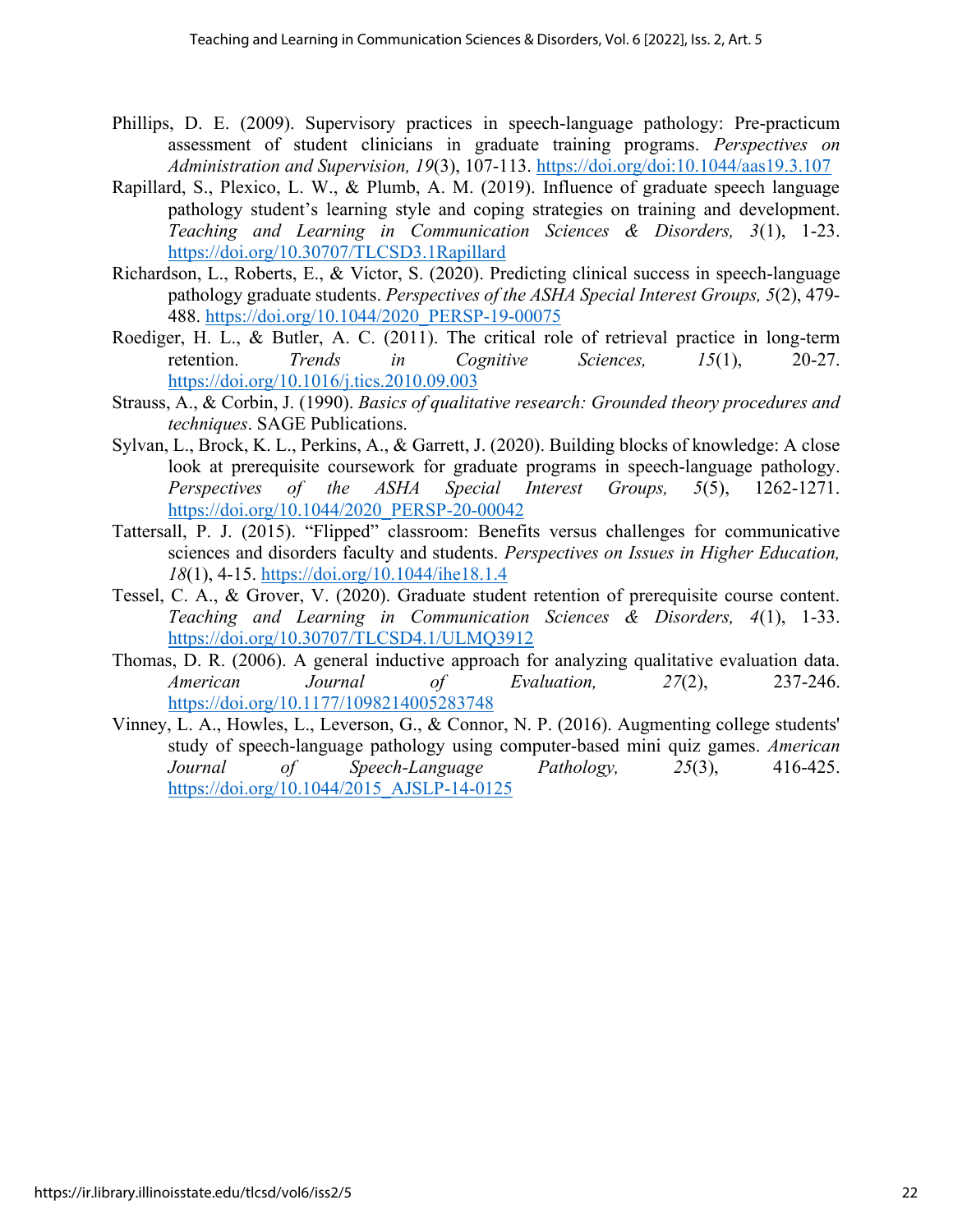| Module                   | Contents                                                                                       | Total Time to       |
|--------------------------|------------------------------------------------------------------------------------------------|---------------------|
|                          |                                                                                                | Complete            |
| The Therapeutic          | <u>Part 1: What is a person- and family-centered approach?</u>                                 | $\sim$ 1 hr, 26     |
| <b>Process</b>           | <b>Part 2: Foundational Concepts</b>                                                           | min                 |
|                          | Neural Plasticity, Vygotsky's Theory of Cognitive Development, Vygotsky's                      |                     |
|                          | Zone of Proximal Development, Play and Relationships, Therapeutic                              |                     |
|                          | Relationship, Individualized Therapy                                                           |                     |
|                          | <b>Part 3: Client-Centered Approaches</b>                                                      |                     |
|                          | Life Participation Approach to Aphasia, LPAA: Adjusting Your Talking,                          |                     |
|                          | Pediatric Language Development                                                                 |                     |
|                          | <b>Part 4: Interviewing Strategies</b>                                                         |                     |
|                          | Motivational Interviewing, Motivational Interviewing Strategies Video,                         |                     |
|                          | Ethnographic Interviewing                                                                      |                     |
| <b>Clinical Decision</b> | <b>Part 1: ASHA Practice Portal and Evidence Maps</b>                                          | $\sim$ 58 min       |
| <b>Making</b>            | Practice Portal Overview, Client & Patient Handouts, Evidence Maps                             |                     |
|                          | <b>Part 2: Gathering Evidence for Clinical Decision Making</b>                                 |                     |
|                          | Developing a PICO Question, Gathering Relevant Evidence, Favorite Sites,                       |                     |
|                          | Information on Related Disciplines, Patient-Friendly Education                                 |                     |
|                          | <b>Part 3: Conducting a Literature Search</b>                                                  |                     |
|                          | Libraries, Search Terms, Boolean Operators, Organizing Search Terms,                           |                     |
|                          | Where to Search, Synthesized Evidence                                                          |                     |
| <b>Session Design</b>    | <b>Part 1: Activities and Session Planning</b>                                                 | $\sim$ 19 min       |
|                          | Developing Activities, Order of Activities, Arranging the Environment,                         |                     |
|                          | Supports for the Client to Participate, Visual Supports                                        |                     |
|                          | <b>Part 2: Engagement</b>                                                                      |                     |
|                          | Engagement and Outcomes, Types of Engagement, Reflection Prompt                                |                     |
|                          | <b>Part 3: Feedback and Feedback on Engagement</b>                                             |                     |
| Intervention             | <b>Part 1: Modeling</b>                                                                        | $~1$ min            |
| <b>Strategies</b>        | Self-Talk/Thinking Out Loud, Parallel Talk/Narrating/Event Casting,                            |                     |
|                          | Focused Contrasts, Expansions, Recasts, Aided Input<br><b>Part 2: Instruction and Feedback</b> |                     |
|                          | Direct Instruction, Characteristics of Direct Instruction,                                     |                     |
|                          | Shaping/Successive Approximations, Explaining the Goal and Purpose,                            |                     |
|                          | Explicit Feedback                                                                              |                     |
|                          | <b>Part 3: Cueing</b>                                                                          |                     |
|                          | Wait Time/Expectant Pause, Verbal Cue, Visual/Gestural Cues, Semantic                          |                     |
|                          | Cues, Phonemic Cues, Tactile Cue                                                               |                     |
|                          | <b>Part 4: Prompting</b>                                                                       |                     |
|                          | Verbal Prompt, Visual Prompt, Physical Prompts, Scaffolding, Example                           |                     |
|                          | Hierarchies                                                                                    |                     |
| <b>Developing</b>        | Pre-Assessment, Module 1: Introduction to Short-Term Goals, Module 2:                          | $\sim$ 2 hr, 15 min |
| <b>Short-Term</b>        | Functionality and the Short-Term Goal, Module 3: Target Behavior and                           |                     |
| <b>Goals</b>             | Verb Choice, Module 4: Context of Short-Term Goals, Module 5:                                  |                     |
|                          | Timeframe and Criterion of Short-Term Goals, Module 6: Examination of                          |                     |
|                          | Goals, Post-Assessment                                                                         |                     |
| <b>Documentation</b>     | Assessment Documentation, Treatment Documentation, Clinical Writing,                           | $\sim$ 26 min       |
|                          | Clinical Writing Word Banks, Example Templates                                                 |                     |
| Speech-                  | Speech-Language Samples, Speech Skills, Language Skills, An Optimal                            | $\sim$ 1 hr, 16 min |
| Language                 | Sample, Considerations for an Optimal Sample, Examples, Next Steps,                            |                     |
| <b>Sampling</b>          | Analysis, Handouts and Resources                                                               |                     |
|                          | <b>TOTAL TIME:</b>                                                                             | $\sim$ 7 hr, 21 min |

| Appendix A: Overview of Module Content |  |  |  |  |
|----------------------------------------|--|--|--|--|
|                                        |  |  |  |  |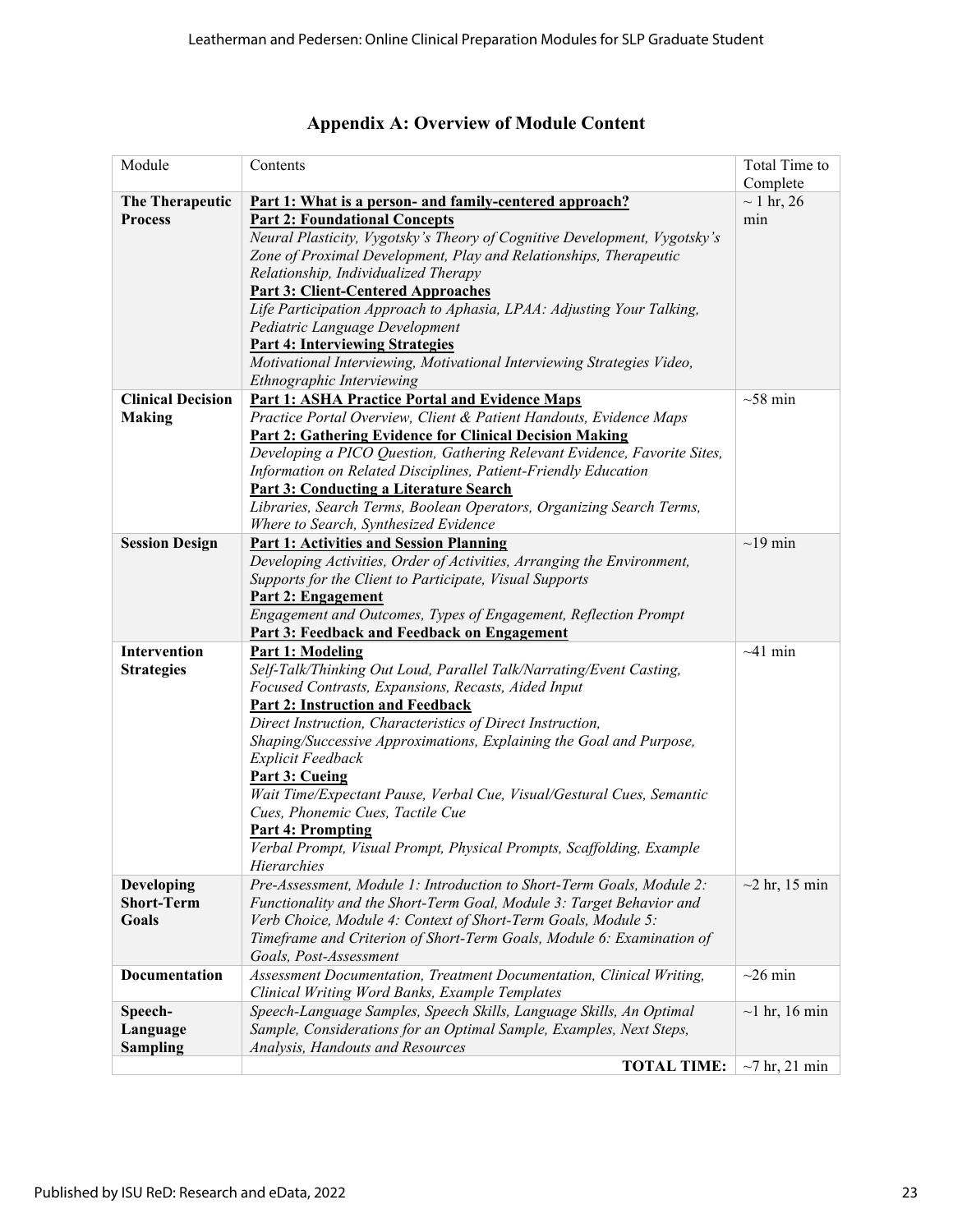## **Appendix B: Pre-Post Clinical Competency Survey Questions**

1. On a scale of 1-7, rate your level of readiness if you were to begin clinic tomorrow.  $(1 = not ready at all, 7 = extremely ready)$ 

Rate your level of agreement with the following statements:  $(1 = \text{strongly disagree}, 7 = \text{strongly agree})$ 

- 2. I can define person- and family-centered care.
- 3. I know what should be included in a short-term goal.
- 4. I know how to develop activities that are based on a client's goals.
- 5. I know what information should be included in clinical documentation.
- 6. I know at least two places I might look for evidence to support my clinical decision making.
- 7. I can explain language intervention strategies, such as self-talk, parallel talk, expansions, and recasts.
- 8. I can explain common types of intervention strategies, like prompting and cueing.
- 9. I can explain the difference between a speech sample and a language sample.
- 10. I can describe factors that might impact my ability to build a therapeutic relationship.
- 11. I can write short-term goals for a client.
- 12. I can conduct a literature review to find evidence related to a specific intervention for a specific population.
- 13. I know how to facilitate client engagement in speech-language services.
- 14. I can name at least one consideration for eliciting a speech-language sample.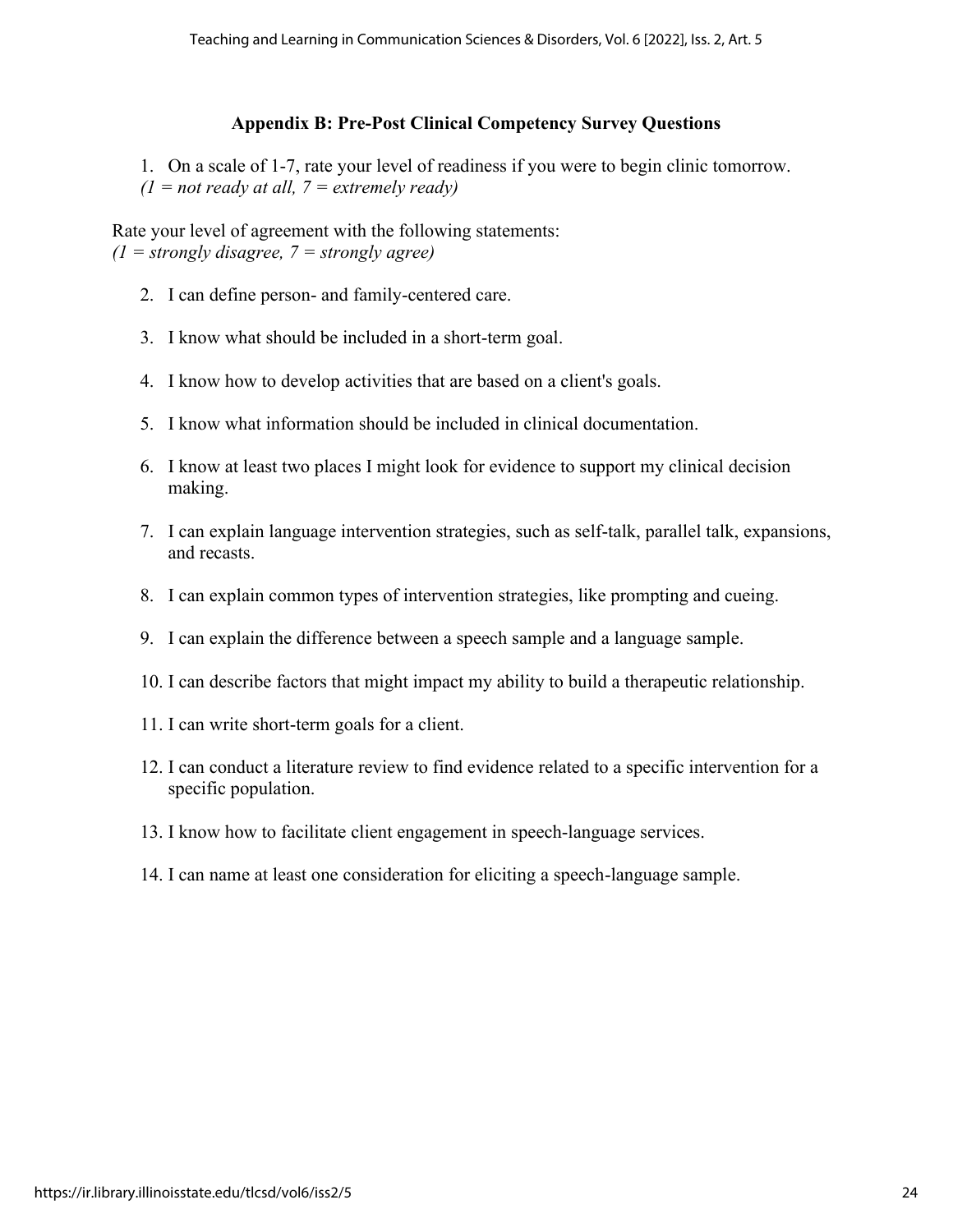## **Appendix C: Post-Module Student Perceptions Survey Questions**

*Note: These items were presented in conjunction with items in Appendix A on the post-module survey.*

- 1. Rate your level of agreement with the following statements:
- *(1 = strongly disagree, 7 = strongly agree)* The modules were easy to navigate. Information in the modules was presented in a clear manner. Overall quality of the modules was outstanding. Completing the modules was a valuable learning experience. I enjoyed completing the modules. I feel more prepared to begin clinic after completing the modules.
- 2. How much do you feel like you learned from the modules?
	- None at all A little A moderate amount A lot A great deal
- 3. What did you like most about the clinical preparation modules?
- 4. What would have made the modules more useful to you? / What could we do to improve the modules?